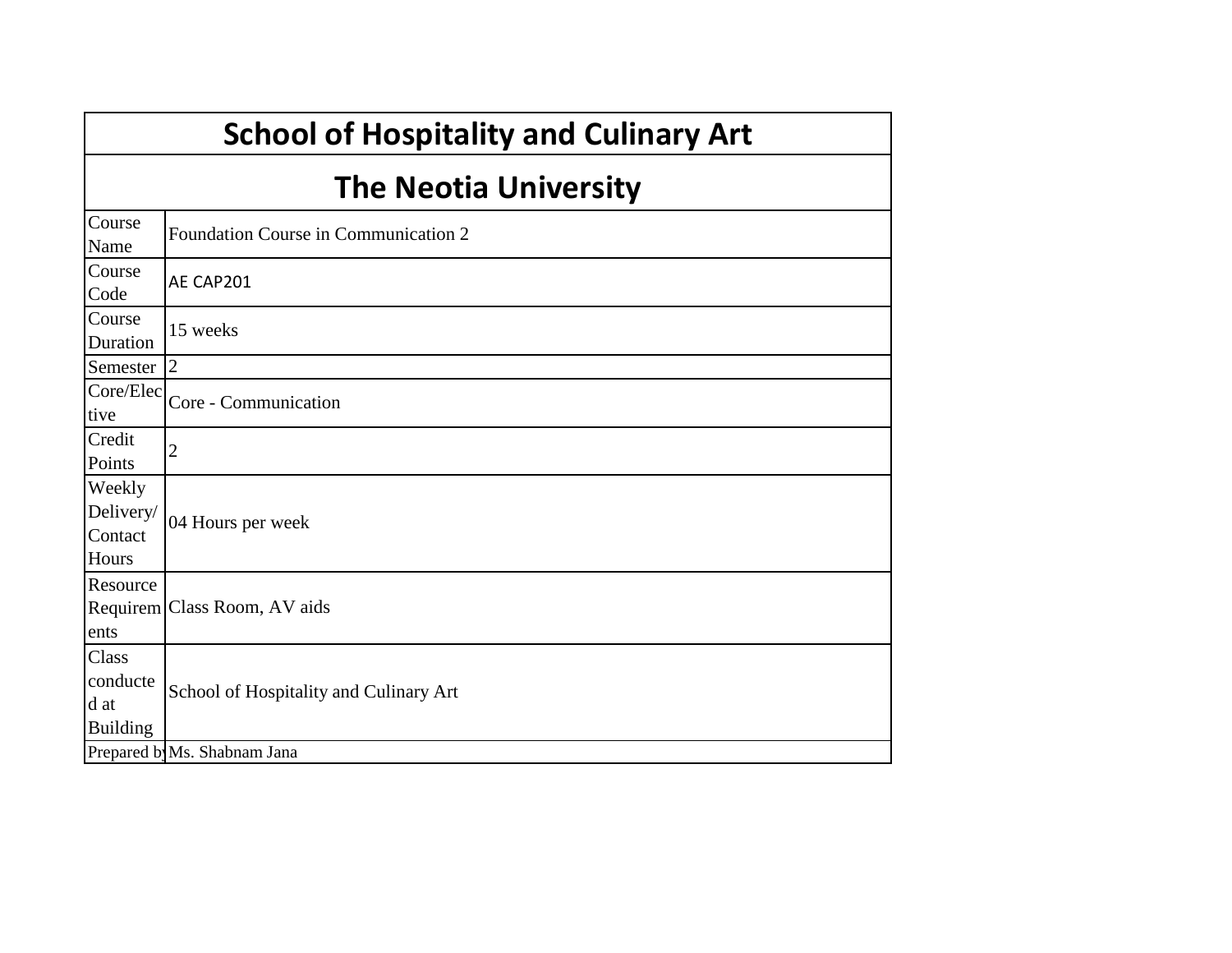## **Course Description**

This course will help our students in gaining knowledge about Personality Development in depth. Students will learn to be more Positive, Confident Team Players along with developing their Leadership qualities and the understand the importance of Personality Development in Hospitality Industry.

## **Course Outcomes (COs)/ Learning Outcomes (LOs)**

After completion of the semester students will be more confident and be able to communicate better. They will have improved Body language and be better Team Players. They will be able to manage their Time well and handle Stress efficiently. With better understanding of their own strengths and weaknesses, they will be Employable.

**Prescribed and Recommended Readings:**

**Required Textbook(s):** 

**Recommended Reading(s**):The Monk Who Sold His Ferrari - Robin S. Sharma; Who moved my cheese - Stephen Johnson; The Power of Habit: Why We Do What We Do in Life and Business - Charles Duhigg;How to Win Friends and Influence People – Dale Carnegie; You can win - Shiv Khera; 7 habits of Highly Effective People- Stephen R. Covey

## **Other Learning Resources for use:**

Informative YouTube Videos, www.slideshare.net, Various links provided by the book publishers etc.

**Parameters required from the students:** Basic communication skills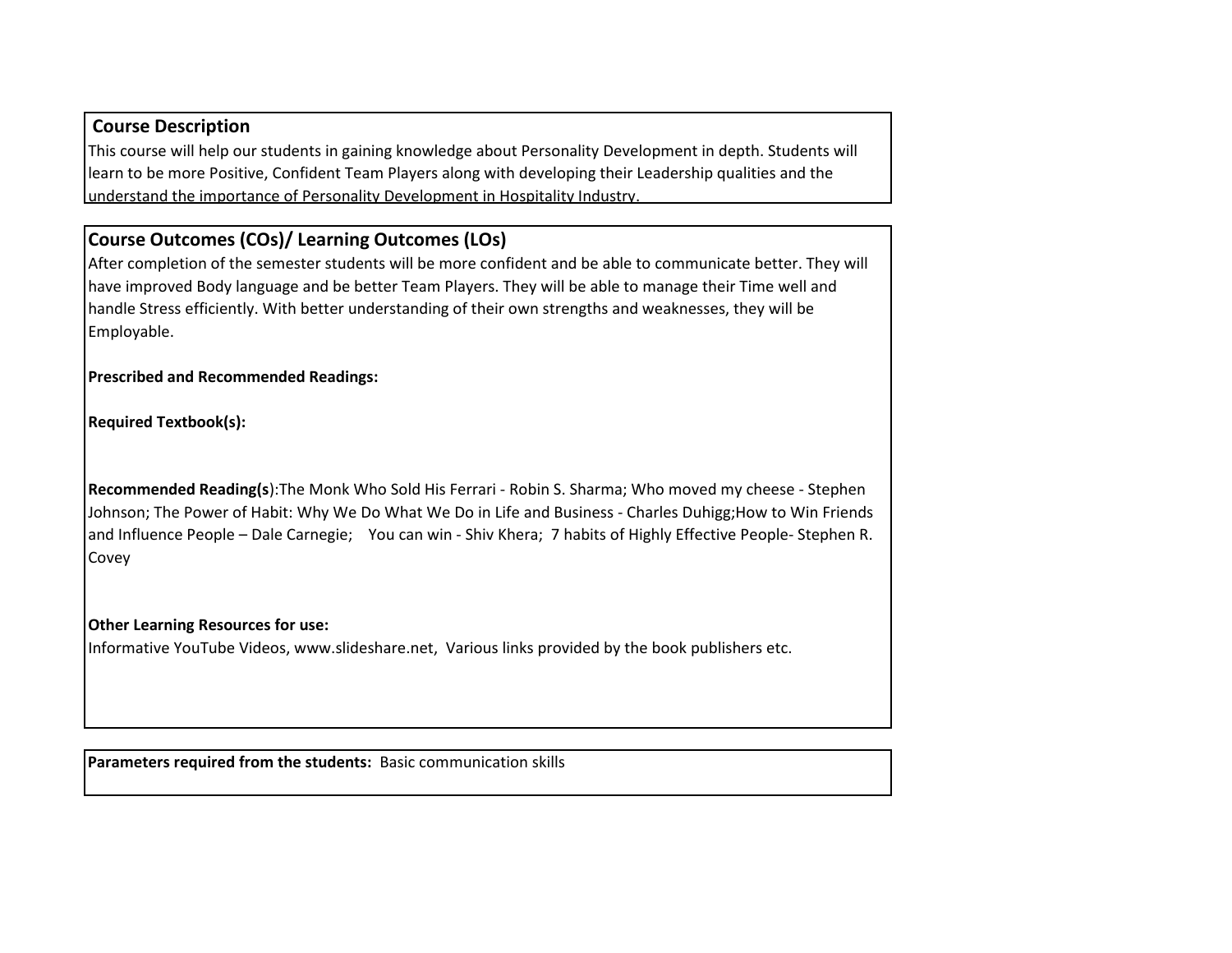| <b>Syllabus for practical</b> |                                                                                           |       |  |  |  |  |  |  |
|-------------------------------|-------------------------------------------------------------------------------------------|-------|--|--|--|--|--|--|
| ractical N                    | <b>Particulars</b>                                                                        |       |  |  |  |  |  |  |
|                               | Introduction to Personality Development                                                   |       |  |  |  |  |  |  |
| $\mathbf{1}$                  | Concept of Personality                                                                    | 4 hrs |  |  |  |  |  |  |
|                               | Dimensions of Personality                                                                 |       |  |  |  |  |  |  |
|                               | Theories of Freud & Erickson<br>$\overline{2}$<br>Significance of Personality Development |       |  |  |  |  |  |  |
|                               |                                                                                           |       |  |  |  |  |  |  |
|                               | Preparation of Self Introduction                                                          |       |  |  |  |  |  |  |
| 3                             | Analyzing Strength & Weakness                                                             | 4 hrs |  |  |  |  |  |  |
| 4                             | Attitude: Concept of Attitude; Factors affecting Attitude; Positive Attitude              | 4 hrs |  |  |  |  |  |  |
| 5                             | Steps to build Positive Attitude; Difference between Personalities with Positive          | 4 hrs |  |  |  |  |  |  |
| 6                             | Motivation: Concept; Internal & External Motivation; Motivating &                         | 4 hrs |  |  |  |  |  |  |
| $\overline{7}$                | Interpersonal Relations: Introduction ; Analysis of different Ego states;                 | 4 hrs |  |  |  |  |  |  |
| 8                             | Different aspects of Personality Development: Body Language; Manners &                    | 4 hrs |  |  |  |  |  |  |
| 9                             | Conflict Management; Stress Management;                                                   | 4 hrs |  |  |  |  |  |  |
| 10                            | Leadership; Team Building                                                                 | 4 hrs |  |  |  |  |  |  |
| 11                            | Time Management; Work Ethics                                                              | 4 hrs |  |  |  |  |  |  |
| 12                            | Employability Quotient: Resume Building; Facing Personal Intervew                         | 4 hrs |  |  |  |  |  |  |
| 13                            | Frequently asked questions                                                                | 4 hrs |  |  |  |  |  |  |
| 14                            | <b>Group Discussions</b>                                                                  | 4 hrs |  |  |  |  |  |  |
| 15                            | Mock Interview                                                                            | 4 hrs |  |  |  |  |  |  |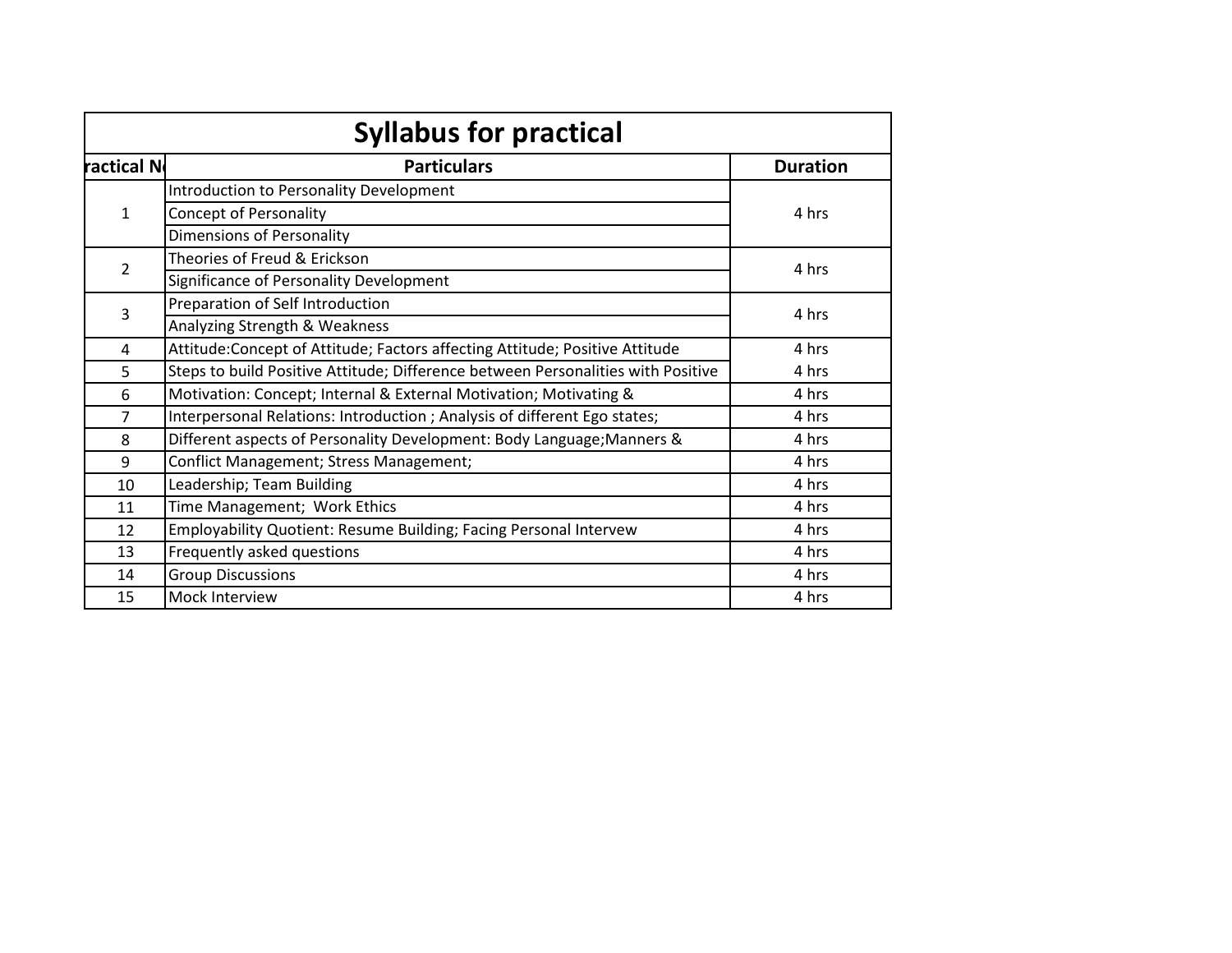|                                |                                                                                                                           |                |             |                                                                             | <b>B.Sc Culinary Art</b>                                                      |                              |                                                                                |  |  |
|--------------------------------|---------------------------------------------------------------------------------------------------------------------------|----------------|-------------|-----------------------------------------------------------------------------|-------------------------------------------------------------------------------|------------------------------|--------------------------------------------------------------------------------|--|--|
| <b>SUBJECT:</b>                | <b>Personality Development</b>                                                                                            |                |             | <b>MANUAL NO:</b>                                                           | 1                                                                             | <b>Faculty: Shabnam Jana</b> |                                                                                |  |  |
|                                | <b>Introduction to Personality</b>                                                                                        |                |             |                                                                             |                                                                               | <b>HOURS:</b>                | 3 hours 45 mins                                                                |  |  |
| <b>TOPIC:</b>                  | <b>Development; Concept &amp;</b>                                                                                         |                |             | <b>SEMESTER:</b>                                                            | 2                                                                             | <b>Approved By:</b>          | <b>Deputy Director</b>                                                         |  |  |
|                                |                                                                                                                           |                |             |                                                                             |                                                                               |                              |                                                                                |  |  |
|                                | RESOURCES: Projector, Screen & laptop etc.                                                                                |                |             |                                                                             |                                                                               |                              |                                                                                |  |  |
|                                |                                                                                                                           |                |             |                                                                             |                                                                               |                              |                                                                                |  |  |
|                                | REFERENCES: How to Win Friends and Influence People - Dale Carnegie;                                                      |                |             |                                                                             |                                                                               |                              | You can win - Shiv                                                             |  |  |
|                                | Video clips: https://www.youtube.com/watch?v=v2euEwGnas8                                                                  |                |             |                                                                             |                                                                               |                              |                                                                                |  |  |
| <b>LEARNING OBJECTIVES:</b>    |                                                                                                                           |                |             |                                                                             |                                                                               |                              |                                                                                |  |  |
| 1                              |                                                                                                                           |                |             |                                                                             | Students will be able to understand the Concept of Personality Development    |                              |                                                                                |  |  |
| $\overline{2}$                 |                                                                                                                           |                |             |                                                                             | Students will be able to understand the Importance of Personality Development |                              |                                                                                |  |  |
| <b>LEARNING OUTCOME</b>        |                                                                                                                           |                |             |                                                                             |                                                                               |                              |                                                                                |  |  |
|                                | The Students understand and can explain the concept of Personality Development, its dimensions after the session.         |                |             |                                                                             |                                                                               |                              |                                                                                |  |  |
|                                |                                                                                                                           |                |             |                                                                             |                                                                               |                              |                                                                                |  |  |
| <b>METHODOLOGY:</b>            |                                                                                                                           |                |             |                                                                             |                                                                               |                              |                                                                                |  |  |
| <b>PARTICULARS</b>             |                                                                                                                           |                | <b>TIME</b> | <b>TASK</b>                                                                 |                                                                               |                              |                                                                                |  |  |
| Hygiene & Grooming Check up    |                                                                                                                           | 15 minutes     |             | Students have to maintain high standard Hygiene and Grooming as per SOP     |                                                                               |                              |                                                                                |  |  |
|                                |                                                                                                                           |                |             |                                                                             |                                                                               |                              |                                                                                |  |  |
|                                |                                                                                                                           |                |             | Students are briefed about Personality Development                          |                                                                               |                              |                                                                                |  |  |
| <b>Briefing</b>                |                                                                                                                           | 30 minutes     |             | The Concept of Personality                                                  |                                                                               |                              |                                                                                |  |  |
|                                |                                                                                                                           |                |             | The Dimensions of Personality                                               |                                                                               |                              |                                                                                |  |  |
|                                |                                                                                                                           |                |             | Introduction to Personality Development                                     |                                                                               |                              |                                                                                |  |  |
| <b>Practical Demonstration</b> |                                                                                                                           | 2hr 30 minutes |             | Explained its importance in Hospitality Industry                            |                                                                               |                              |                                                                                |  |  |
|                                |                                                                                                                           |                |             | Videos shown about the different types of personalities                     |                                                                               |                              |                                                                                |  |  |
| <b>Check learning outcom</b>   |                                                                                                                           | 20 minutes     |             | Students asked questions at the end of the session. They are asked to share |                                                                               |                              |                                                                                |  |  |
|                                |                                                                                                                           |                |             | some memorable experiences                                                  |                                                                               |                              |                                                                                |  |  |
| <b>Closing</b>                 |                                                                                                                           | 10 minutes     |             | Closing as per SOP                                                          |                                                                               |                              |                                                                                |  |  |
|                                |                                                                                                                           |                |             |                                                                             |                                                                               |                              |                                                                                |  |  |
|                                |                                                                                                                           |                |             |                                                                             |                                                                               |                              |                                                                                |  |  |
|                                | <b>POSSIBLE SOURCES OF ERRORS &amp; RECTIFICATION:</b>                                                                    |                |             |                                                                             |                                                                               |                              |                                                                                |  |  |
|                                | <b>POSSIBLE ERRORS</b>                                                                                                    |                |             |                                                                             |                                                                               | <b>RECTIFICATION</b>         |                                                                                |  |  |
|                                | Misconceptions about Personality Development. The                                                                         |                |             |                                                                             |                                                                               |                              | A well planned session supported by relevant videos would clear out all doubts |  |  |
|                                |                                                                                                                           |                |             |                                                                             |                                                                               |                              |                                                                                |  |  |
| <b>RESULT ANALYSIS</b>         |                                                                                                                           |                |             |                                                                             |                                                                               |                              |                                                                                |  |  |
|                                | The class is made interesting by showing various interesting and relevant videos which help the students to learn better. |                |             |                                                                             |                                                                               |                              |                                                                                |  |  |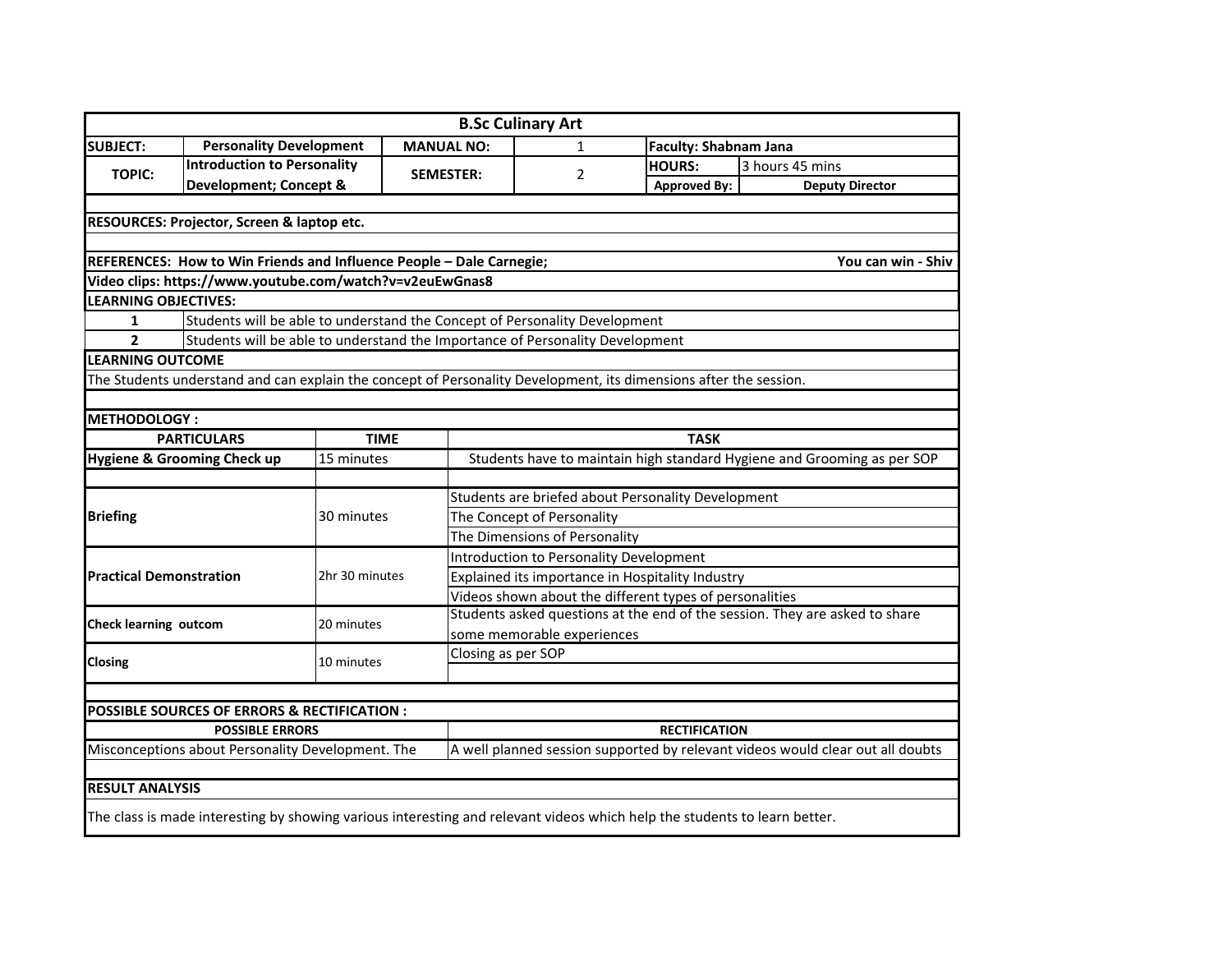|                                                    |                                                                              |                |                   | <b>B.Sc Culinary Art</b>                                                                                                  |                              |                                                                                 |  |  |  |  |
|----------------------------------------------------|------------------------------------------------------------------------------|----------------|-------------------|---------------------------------------------------------------------------------------------------------------------------|------------------------------|---------------------------------------------------------------------------------|--|--|--|--|
| <b>SUBJECT:</b>                                    | <b>Personality Development</b>                                               |                | <b>MANUAL NO:</b> | 2                                                                                                                         | <b>Faculty: Shabnam Jana</b> |                                                                                 |  |  |  |  |
|                                                    | Theories of Freud & Erickson;                                                |                |                   |                                                                                                                           | <b>HOURS:</b>                | 3 hours 45 mins                                                                 |  |  |  |  |
| <b>TOPIC:</b>                                      | <b>Significance of Personality</b>                                           |                | <b>SEMESTER:</b>  | 2                                                                                                                         | <b>Approved By:</b>          | <b>Deputy Director</b>                                                          |  |  |  |  |
|                                                    |                                                                              |                |                   |                                                                                                                           |                              |                                                                                 |  |  |  |  |
|                                                    | RESOURCES: Projector, Screen & laptop etc.                                   |                |                   |                                                                                                                           |                              |                                                                                 |  |  |  |  |
|                                                    |                                                                              |                |                   |                                                                                                                           |                              |                                                                                 |  |  |  |  |
|                                                    | REFERENCES: How to Win Friends and Influence People - Dale Carnegie;         |                |                   |                                                                                                                           |                              | You can win - Shiv                                                              |  |  |  |  |
|                                                    | Video clips: https://www.youtube.com/watch?v=v2euEwGnas8                     |                |                   |                                                                                                                           |                              |                                                                                 |  |  |  |  |
| <b>LEARNING OBJECTIVES:</b>                        |                                                                              |                |                   |                                                                                                                           |                              |                                                                                 |  |  |  |  |
| $\mathbf{1}$                                       |                                                                              |                |                   | Students will be able to understand the different Theories of Freud & Erickson                                            |                              |                                                                                 |  |  |  |  |
| $\overline{2}$                                     |                                                                              |                |                   | Students will be able to understand the Significance of Personality Development                                           |                              |                                                                                 |  |  |  |  |
| <b>LEARNING OUTCOME</b>                            |                                                                              |                |                   |                                                                                                                           |                              |                                                                                 |  |  |  |  |
|                                                    | The Students understand and can explain the Theories of Freud & Erickson.    |                |                   |                                                                                                                           |                              |                                                                                 |  |  |  |  |
|                                                    | They clearly explain the significance of Personality in Hospitality industry |                |                   |                                                                                                                           |                              |                                                                                 |  |  |  |  |
|                                                    |                                                                              |                |                   |                                                                                                                           |                              |                                                                                 |  |  |  |  |
| <b>METHODOLOGY:</b>                                |                                                                              |                |                   |                                                                                                                           |                              |                                                                                 |  |  |  |  |
|                                                    | <b>PARTICULARS</b>                                                           | <b>TIME</b>    |                   |                                                                                                                           | <b>TASK</b>                  |                                                                                 |  |  |  |  |
|                                                    | Hygiene & Grooming Check up                                                  | 15 minutes     |                   | Students have to maintain high standard Hygiene and Grooming as per SOP                                                   |                              |                                                                                 |  |  |  |  |
|                                                    |                                                                              |                |                   |                                                                                                                           |                              |                                                                                 |  |  |  |  |
|                                                    |                                                                              |                |                   | Students are briefed about Freud                                                                                          |                              |                                                                                 |  |  |  |  |
| <b>Briefing</b>                                    |                                                                              | 30 minutes     |                   | Students are briefed about Erickson                                                                                       |                              |                                                                                 |  |  |  |  |
|                                                    |                                                                              |                |                   | Significance of Personality Development                                                                                   |                              |                                                                                 |  |  |  |  |
|                                                    |                                                                              |                |                   | The different theories explained to understand Personality Development                                                    |                              |                                                                                 |  |  |  |  |
| <b>Practical Demonstration</b>                     |                                                                              | 2hr 30 minutes |                   | Various examples shared                                                                                                   |                              |                                                                                 |  |  |  |  |
|                                                    |                                                                              |                |                   | Videos shown about the effect of different personalities and its Significance in                                          |                              |                                                                                 |  |  |  |  |
|                                                    |                                                                              |                |                   |                                                                                                                           |                              | Students asked questions at the end of the session. They are asked to identify  |  |  |  |  |
| <b>Check learning outcom</b>                       |                                                                              | 20 minutes     |                   | certain personality traits                                                                                                |                              |                                                                                 |  |  |  |  |
|                                                    |                                                                              |                |                   | Closing as per SOP                                                                                                        |                              |                                                                                 |  |  |  |  |
| Closing                                            |                                                                              | 10 minutes     |                   |                                                                                                                           |                              |                                                                                 |  |  |  |  |
|                                                    |                                                                              |                |                   |                                                                                                                           |                              |                                                                                 |  |  |  |  |
|                                                    | POSSIBLE SOURCES OF ERRORS & RECTIFICATION :                                 |                |                   |                                                                                                                           |                              |                                                                                 |  |  |  |  |
| <b>POSSIBLE ERRORS</b><br><b>RECTIFICATION</b>     |                                                                              |                |                   |                                                                                                                           |                              |                                                                                 |  |  |  |  |
| Misconceptions about the theories; Significance in |                                                                              |                |                   |                                                                                                                           |                              | A well planned interactive session supported by relevant videos would clear out |  |  |  |  |
| <b>RESULT ANALYSIS</b>                             |                                                                              |                |                   |                                                                                                                           |                              |                                                                                 |  |  |  |  |
|                                                    |                                                                              |                |                   | The class is made interactive by showing various interesting and relevant videos which help the students to learn better. |                              |                                                                                 |  |  |  |  |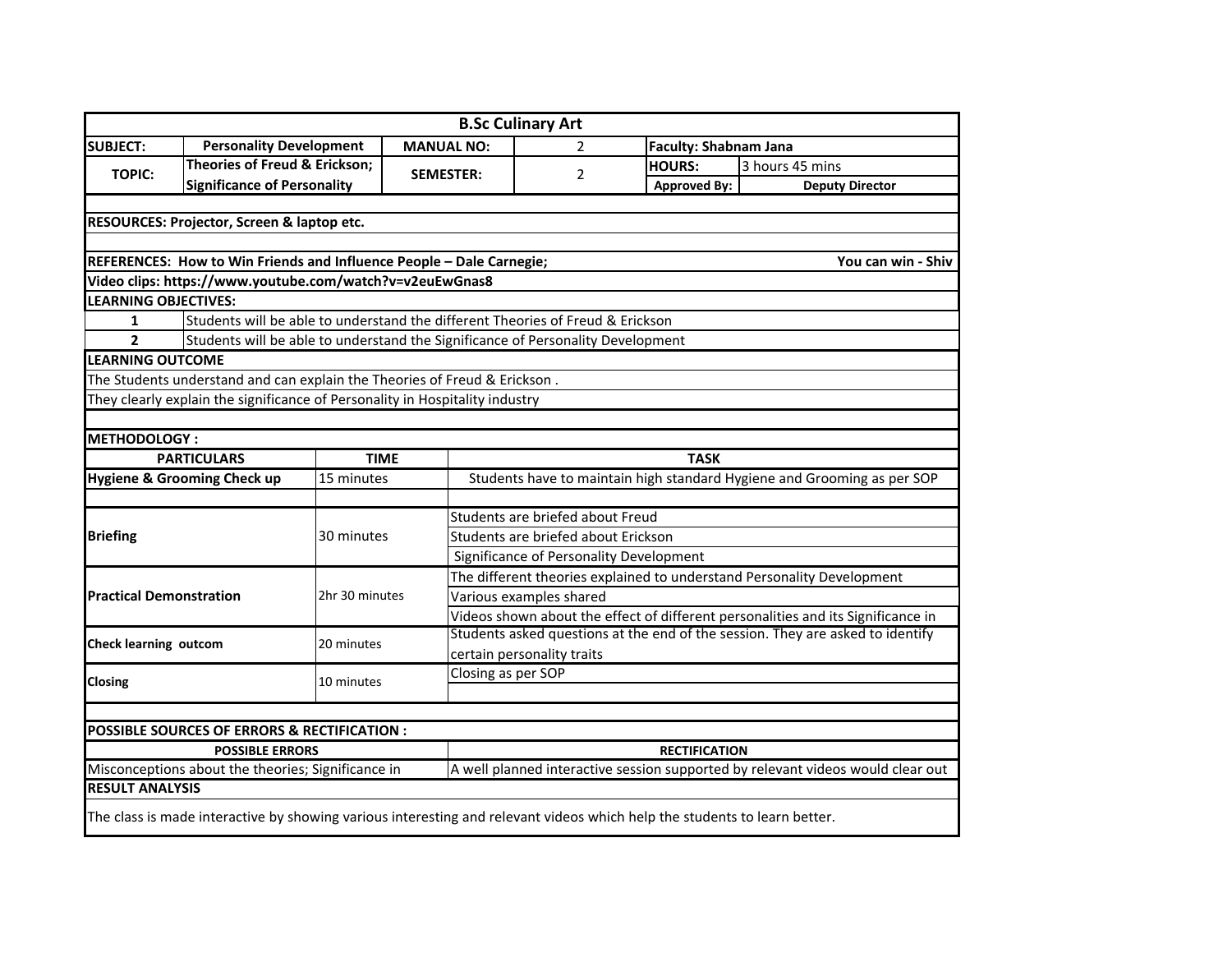|                                |                                                                                            |                |  |                                                                                 | <b>B.Sc Culinary Art</b>                     |                              |                        |  |  |  |
|--------------------------------|--------------------------------------------------------------------------------------------|----------------|--|---------------------------------------------------------------------------------|----------------------------------------------|------------------------------|------------------------|--|--|--|
| <b>SUBJECT:</b>                | <b>Personality Development</b>                                                             |                |  | <b>MANUAL NO:</b>                                                               | 3                                            | <b>Faculty: Shabnam Jana</b> |                        |  |  |  |
|                                | <b>Preparation of Self</b>                                                                 |                |  |                                                                                 |                                              | <b>HOURS:</b>                | 3 hours 45 mins        |  |  |  |
| <b>TOPIC:</b>                  | <b>Introduction; Analyzing</b>                                                             |                |  | <b>SEMESTER:</b>                                                                | 2                                            | <b>Approved By:</b>          | <b>Deputy Director</b> |  |  |  |
|                                |                                                                                            |                |  |                                                                                 |                                              |                              |                        |  |  |  |
|                                | RESOURCES: Projector, Screen & laptop etc.                                                 |                |  |                                                                                 |                                              |                              |                        |  |  |  |
|                                |                                                                                            |                |  |                                                                                 |                                              |                              |                        |  |  |  |
|                                | REFERENCES: How to Win Friends and Influence People - Dale Carnegie;                       |                |  |                                                                                 |                                              |                              | You can win - Shiv     |  |  |  |
|                                | Video clips: https://www.youtube.com/watch?v=9dlLw7_v_Do                                   |                |  |                                                                                 |                                              |                              |                        |  |  |  |
| <b>LEARNING OUTCOME</b>        |                                                                                            |                |  |                                                                                 |                                              |                              |                        |  |  |  |
|                                | The Students understand and can Introduce themselves in a very attractive way.             |                |  |                                                                                 |                                              |                              |                        |  |  |  |
|                                | They clearly identify their Strengths, Weaknesses, Opportunities and Threats               |                |  |                                                                                 |                                              |                              |                        |  |  |  |
|                                |                                                                                            |                |  |                                                                                 |                                              |                              |                        |  |  |  |
| <b>METHODOLOGY:</b>            |                                                                                            |                |  |                                                                                 |                                              |                              |                        |  |  |  |
|                                | <b>PARTICULARS</b>                                                                         | <b>TIME</b>    |  | <b>TASK</b>                                                                     |                                              |                              |                        |  |  |  |
|                                | <b>Hygiene &amp; Grooming Check up</b>                                                     | 15 minutes     |  | Students have to maintain high standard Hygiene and Grooming as per SOP         |                                              |                              |                        |  |  |  |
|                                |                                                                                            |                |  |                                                                                 |                                              |                              |                        |  |  |  |
|                                |                                                                                            |                |  |                                                                                 | Students are briefed about Self Introduction |                              |                        |  |  |  |
| <b>Briefing</b>                |                                                                                            | 30 minutes     |  | Students are briefed about SWOT Analysis                                        |                                              |                              |                        |  |  |  |
|                                |                                                                                            |                |  | Significance of Introduction in an Interview                                    |                                              |                              |                        |  |  |  |
|                                |                                                                                            |                |  | Various examples of Introduction shared                                         |                                              |                              |                        |  |  |  |
| <b>Practical Demonstration</b> |                                                                                            | 2hr 30 minutes |  | Explained the method of SWOT Analysis and the students do it                    |                                              |                              |                        |  |  |  |
|                                |                                                                                            |                |  | Videos shown about different introductions and Role plays used                  |                                              |                              |                        |  |  |  |
| <b>Check learning outcom</b>   |                                                                                            | 20 minutes     |  | Students asked questions at the end of the session. They are asked to Introduce |                                              |                              |                        |  |  |  |
|                                |                                                                                            |                |  | themselves in an interesting manner                                             |                                              |                              |                        |  |  |  |
| <b>Closing</b>                 |                                                                                            | 10 minutes     |  | Closing as per SOP                                                              |                                              |                              |                        |  |  |  |
|                                |                                                                                            |                |  |                                                                                 |                                              |                              |                        |  |  |  |
|                                |                                                                                            |                |  |                                                                                 |                                              |                              |                        |  |  |  |
|                                | POSSIBLE SOURCES OF ERRORS & RECTIFICATION :                                               |                |  |                                                                                 |                                              |                              |                        |  |  |  |
|                                | <b>POSSIBLE ERRORS</b>                                                                     |                |  |                                                                                 |                                              | <b>RECTIFICATION</b>         |                        |  |  |  |
|                                | The introductions sound like the Bio Data                                                  |                |  | A well planned interactive session supported by role plays and relevant videos  |                                              |                              |                        |  |  |  |
| <b>RESULT ANALYSIS</b>         |                                                                                            |                |  |                                                                                 |                                              |                              |                        |  |  |  |
|                                | The class is made interactive by using role plays which help the students to learn better. |                |  |                                                                                 |                                              |                              |                        |  |  |  |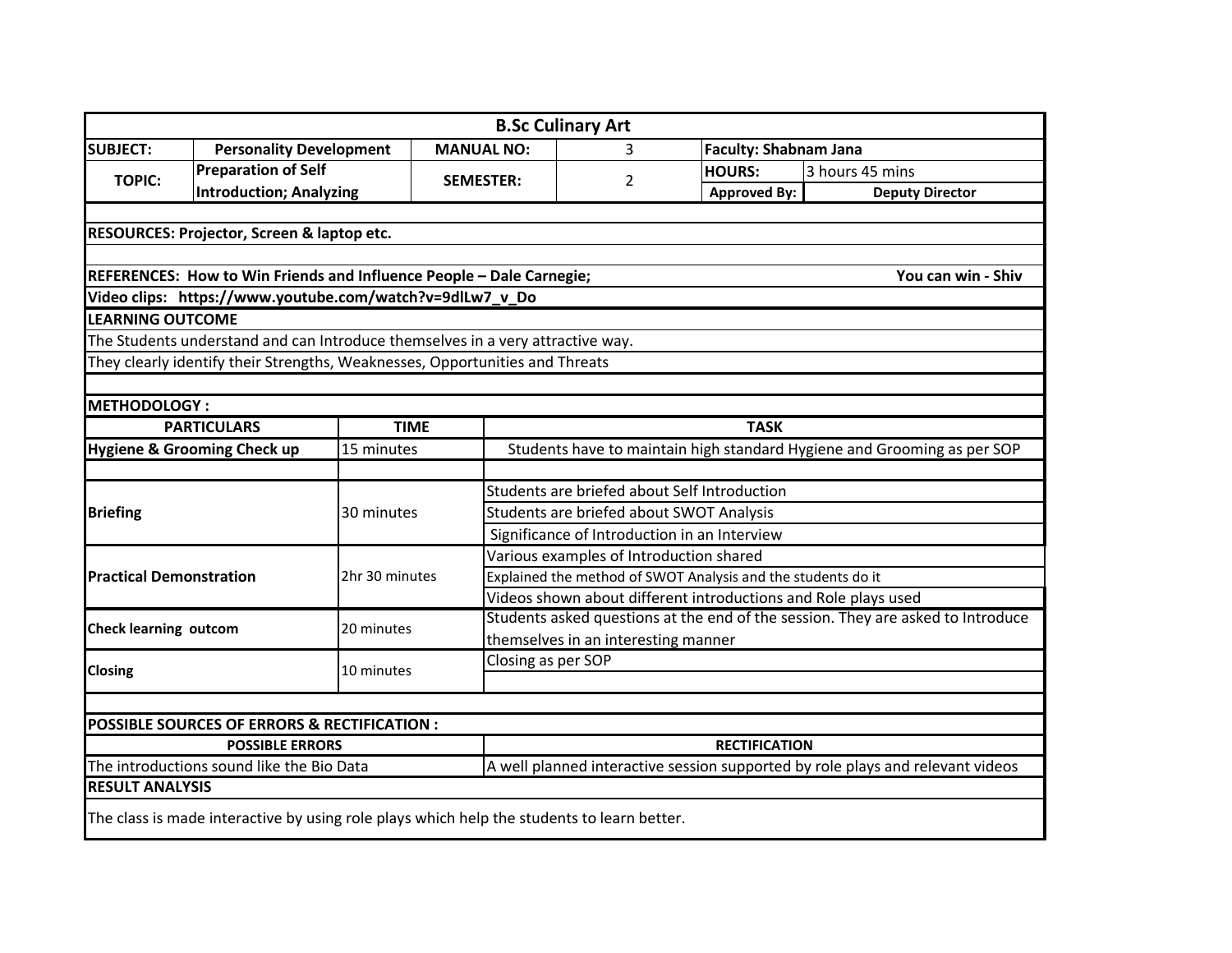|                                |                                                                                                                           |                |  |                                                                                 | <b>B.Sc Culinary Art</b>                                                |                              |                        |  |  |  |
|--------------------------------|---------------------------------------------------------------------------------------------------------------------------|----------------|--|---------------------------------------------------------------------------------|-------------------------------------------------------------------------|------------------------------|------------------------|--|--|--|
| <b>SUBJECT:</b>                | <b>Personality Development</b>                                                                                            |                |  | <b>MANUAL NO:</b>                                                               | 4                                                                       | <b>Faculty: Shabnam Jana</b> |                        |  |  |  |
| <b>TOPIC:</b>                  | <b>Attitude: Concepts; Factors</b>                                                                                        |                |  |                                                                                 |                                                                         | <b>HOURS:</b>                | 3 hours 45 mins        |  |  |  |
|                                | affecting Attitude; Positive &                                                                                            |                |  | <b>SEMESTER:</b>                                                                | 2                                                                       | <b>Approved By:</b>          | <b>Deputy Director</b> |  |  |  |
|                                |                                                                                                                           |                |  |                                                                                 |                                                                         |                              |                        |  |  |  |
|                                | RESOURCES: Projector, Screen & laptop etc.                                                                                |                |  |                                                                                 |                                                                         |                              |                        |  |  |  |
|                                |                                                                                                                           |                |  |                                                                                 |                                                                         |                              |                        |  |  |  |
|                                | REFERENCES: How to Win Friends and Influence People - Dale Carnegie;                                                      |                |  |                                                                                 |                                                                         |                              | You can win - Shiv     |  |  |  |
|                                | Video clips: https://www.youtube.com/watch?v=t1XCzWlYWeA ; https://www.youtube.com/watch?v=m8i8gNAdXi4                    |                |  |                                                                                 |                                                                         |                              |                        |  |  |  |
| <b>LEARNING OUTCOME</b>        |                                                                                                                           |                |  |                                                                                 |                                                                         |                              |                        |  |  |  |
|                                | The Students understand the Concept of Attitude                                                                           |                |  |                                                                                 |                                                                         |                              |                        |  |  |  |
|                                | They clearly identify the Positive & Negative Attitudes                                                                   |                |  |                                                                                 |                                                                         |                              |                        |  |  |  |
|                                |                                                                                                                           |                |  |                                                                                 |                                                                         |                              |                        |  |  |  |
| <b>METHODOLOGY:</b>            |                                                                                                                           |                |  |                                                                                 |                                                                         |                              |                        |  |  |  |
|                                | <b>PARTICULARS</b>                                                                                                        | <b>TIME</b>    |  | <b>TASK</b>                                                                     |                                                                         |                              |                        |  |  |  |
|                                | <b>Hygiene &amp; Grooming Check up</b>                                                                                    | 15 minutes     |  |                                                                                 | Students have to maintain high standard Hygiene and Grooming as per SOP |                              |                        |  |  |  |
|                                |                                                                                                                           |                |  |                                                                                 |                                                                         |                              |                        |  |  |  |
|                                |                                                                                                                           | 30 minutes     |  | Students are briefed about Attitude and the Concepts                            |                                                                         |                              |                        |  |  |  |
| <b>Briefing</b>                |                                                                                                                           |                |  | <b>Factors affecting Attitude</b>                                               |                                                                         |                              |                        |  |  |  |
|                                |                                                                                                                           |                |  | Positive Attitude and Negative Attitude                                         |                                                                         |                              |                        |  |  |  |
|                                |                                                                                                                           |                |  | The Concept of Attitude explained.                                              |                                                                         |                              |                        |  |  |  |
| <b>Practical Demonstration</b> |                                                                                                                           | 2hr 30 minutes |  | Tha factors affecting the attitude explained                                    |                                                                         |                              |                        |  |  |  |
|                                |                                                                                                                           |                |  | Videos shown of people with Positive & Negative attitudes and their impact in   |                                                                         |                              |                        |  |  |  |
| <b>Check learning outcom</b>   |                                                                                                                           | 20 minutes     |  | Students asked questions at the end of the session. They are asked to identify  |                                                                         |                              |                        |  |  |  |
|                                |                                                                                                                           |                |  | the attitudes of different personalities through videos and role plays          |                                                                         |                              |                        |  |  |  |
| <b>Closing</b>                 |                                                                                                                           | 10 minutes     |  | Closing as per SOP                                                              |                                                                         |                              |                        |  |  |  |
|                                |                                                                                                                           |                |  |                                                                                 |                                                                         |                              |                        |  |  |  |
|                                |                                                                                                                           |                |  |                                                                                 |                                                                         |                              |                        |  |  |  |
|                                | <b>POSSIBLE SOURCES OF ERRORS &amp; RECTIFICATION:</b>                                                                    |                |  |                                                                                 |                                                                         |                              |                        |  |  |  |
|                                | <b>POSSIBLE ERRORS</b>                                                                                                    |                |  |                                                                                 |                                                                         | <b>RECTIFICATION</b>         |                        |  |  |  |
|                                | Wrongly interprete the Attitude of people. Factors                                                                        |                |  | A well planned interactive session supported by relevant videos would clear out |                                                                         |                              |                        |  |  |  |
| <b>RESULT ANALYSIS</b>         |                                                                                                                           |                |  |                                                                                 |                                                                         |                              |                        |  |  |  |
|                                | The class is made interactive by showing various interesting and relevant videos which help the students to learn better. |                |  |                                                                                 |                                                                         |                              |                        |  |  |  |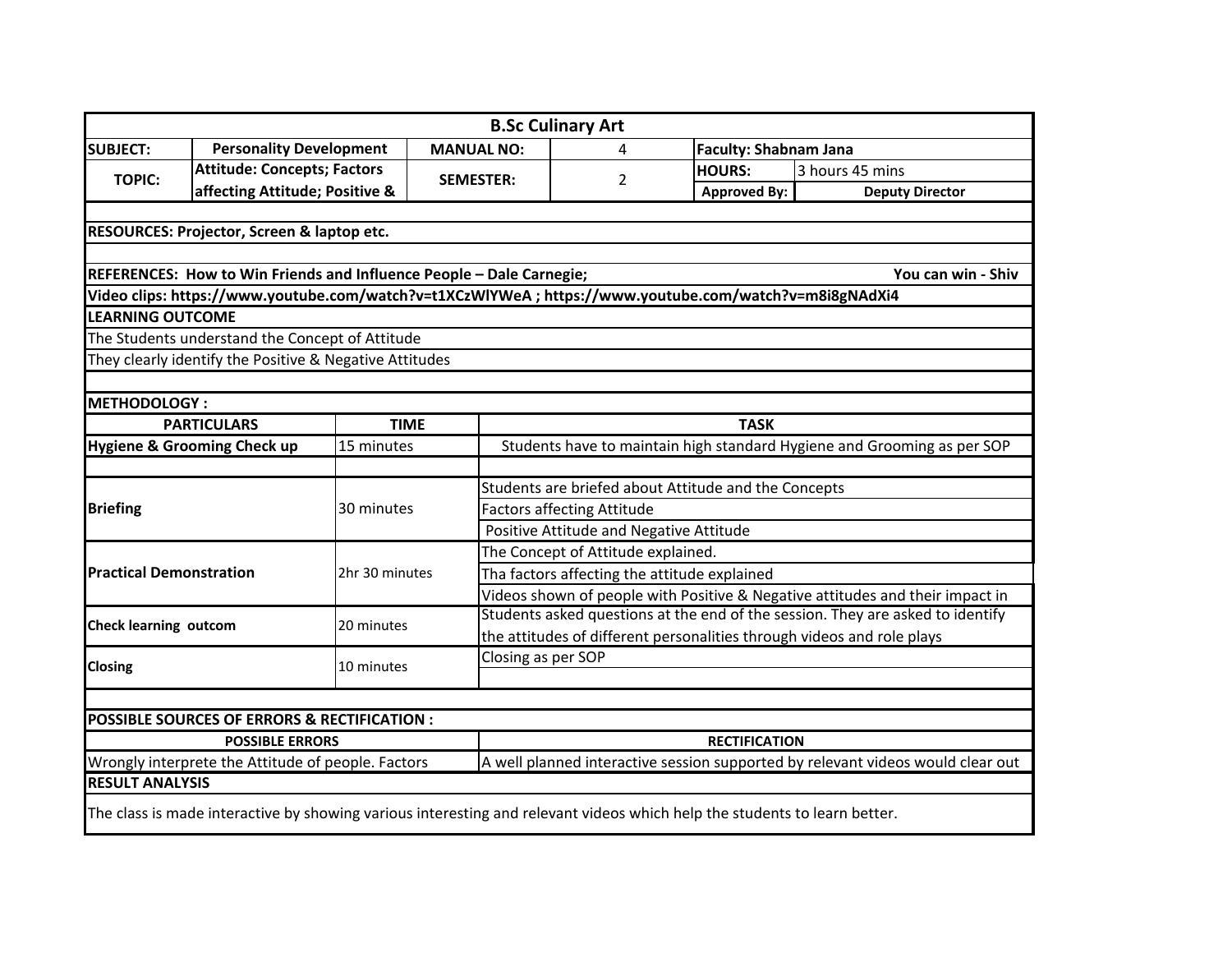|                                |                                                              |                |                                                                                                                           | <b>B.Sc Culinary Art</b>                                                       |                              |                                                                                                                  |  |  |  |  |
|--------------------------------|--------------------------------------------------------------|----------------|---------------------------------------------------------------------------------------------------------------------------|--------------------------------------------------------------------------------|------------------------------|------------------------------------------------------------------------------------------------------------------|--|--|--|--|
| <b>SUBJECT:</b>                | <b>Personality Development</b>                               |                | <b>MANUAL NO:</b>                                                                                                         | 5                                                                              | <b>Faculty: Shabnam Jana</b> |                                                                                                                  |  |  |  |  |
|                                | <b>Steps to build positive</b>                               |                |                                                                                                                           |                                                                                | <b>HOURS:</b>                | 3 hours 45 mins                                                                                                  |  |  |  |  |
| <b>TOPIC:</b>                  | attitude; Difference between                                 |                | <b>SEMESTER:</b>                                                                                                          | 2                                                                              | <b>Approved By:</b>          | <b>Deputy Director</b>                                                                                           |  |  |  |  |
|                                |                                                              |                |                                                                                                                           |                                                                                |                              |                                                                                                                  |  |  |  |  |
|                                | RESOURCES: Projector, Screen & laptop etc.                   |                |                                                                                                                           |                                                                                |                              |                                                                                                                  |  |  |  |  |
|                                |                                                              |                |                                                                                                                           |                                                                                |                              |                                                                                                                  |  |  |  |  |
|                                |                                                              |                | REFERENCES: How to Win Friends and Influence People - Dale Carnegie;                                                      |                                                                                |                              | You can win -                                                                                                    |  |  |  |  |
|                                |                                                              |                | Video clips: https://www.youtube.com/watch?v=t1XCzWlYWeA ; https://www.youtube.com/watch?v=m8i8gNAdXi4                    |                                                                                |                              |                                                                                                                  |  |  |  |  |
| <b>LEARNING OBJECTIVES:</b>    |                                                              |                |                                                                                                                           |                                                                                |                              |                                                                                                                  |  |  |  |  |
| $\mathbf{1}$                   | Students will be able to develop positive attitude           |                |                                                                                                                           |                                                                                |                              |                                                                                                                  |  |  |  |  |
| $\overline{2}$                 |                                                              |                |                                                                                                                           |                                                                                |                              | Students will be able to identify persons with positive & negative attitude and their impact on Service Industry |  |  |  |  |
| <b>LEARNING OUTCOME</b>        |                                                              |                |                                                                                                                           |                                                                                |                              |                                                                                                                  |  |  |  |  |
|                                | Students learn to develop Positive Attitude.                 |                |                                                                                                                           |                                                                                |                              |                                                                                                                  |  |  |  |  |
|                                | Students learn to identify Positive & Negative personalities |                |                                                                                                                           |                                                                                |                              |                                                                                                                  |  |  |  |  |
|                                |                                                              |                |                                                                                                                           |                                                                                |                              |                                                                                                                  |  |  |  |  |
| <b>METHODOLOGY:</b>            |                                                              |                |                                                                                                                           |                                                                                |                              |                                                                                                                  |  |  |  |  |
|                                | <b>PARTICULARS</b>                                           | <b>TIME</b>    |                                                                                                                           |                                                                                | <b>TASK</b>                  |                                                                                                                  |  |  |  |  |
|                                | Hygiene & Grooming Check up                                  | 15 minutes     |                                                                                                                           |                                                                                |                              | Students have to maintain high standard Hygiene and Grooming as per SOP                                          |  |  |  |  |
|                                |                                                              |                |                                                                                                                           |                                                                                |                              |                                                                                                                  |  |  |  |  |
|                                |                                                              |                |                                                                                                                           | Briefed about the steps to Build Positive Attitude                             |                              |                                                                                                                  |  |  |  |  |
| <b>Briefing</b>                |                                                              | 30 minutes     |                                                                                                                           | Explain how to identify people with the different attitudes.                   |                              |                                                                                                                  |  |  |  |  |
|                                |                                                              |                |                                                                                                                           |                                                                                |                              |                                                                                                                  |  |  |  |  |
|                                |                                                              |                |                                                                                                                           | Explained the steps to build Positive Attitude                                 |                              |                                                                                                                  |  |  |  |  |
| <b>Practical Demonstration</b> |                                                              | 2hr 30 minutes |                                                                                                                           | Difference between the Personalities with POsitive & Negative Attitude         |                              |                                                                                                                  |  |  |  |  |
|                                |                                                              |                |                                                                                                                           |                                                                                |                              | Videos shown about the effect of different personalities with Attitude problems                                  |  |  |  |  |
|                                |                                                              |                |                                                                                                                           |                                                                                |                              | Students asked questions at the end of the session. They are asked to identify                                   |  |  |  |  |
| <b>Check learning outcom</b>   |                                                              | 20 minutes     |                                                                                                                           | the different attitudes and how it affects the Hospitality Industry            |                              |                                                                                                                  |  |  |  |  |
|                                |                                                              |                | Closing as per SOP                                                                                                        |                                                                                |                              |                                                                                                                  |  |  |  |  |
| Closing                        |                                                              | 10 minutes     |                                                                                                                           |                                                                                |                              |                                                                                                                  |  |  |  |  |
|                                |                                                              |                |                                                                                                                           |                                                                                |                              |                                                                                                                  |  |  |  |  |
|                                | POSSIBLE SOURCES OF ERRORS & RECTIFICATION :                 |                |                                                                                                                           |                                                                                |                              |                                                                                                                  |  |  |  |  |
|                                | <b>POSSIBLE ERRORS</b>                                       |                |                                                                                                                           | <b>RECTIFICATION</b>                                                           |                              |                                                                                                                  |  |  |  |  |
|                                | The Steps are not clearly understood.                        |                |                                                                                                                           | A well planned interactive session supported by Role Plays and relevant videos |                              |                                                                                                                  |  |  |  |  |
| <b>RESULT ANALYSIS</b>         |                                                              |                |                                                                                                                           |                                                                                |                              |                                                                                                                  |  |  |  |  |
|                                |                                                              |                | The class is made interactive by showing various interesting and relevant videos which help the students to learn better. |                                                                                |                              |                                                                                                                  |  |  |  |  |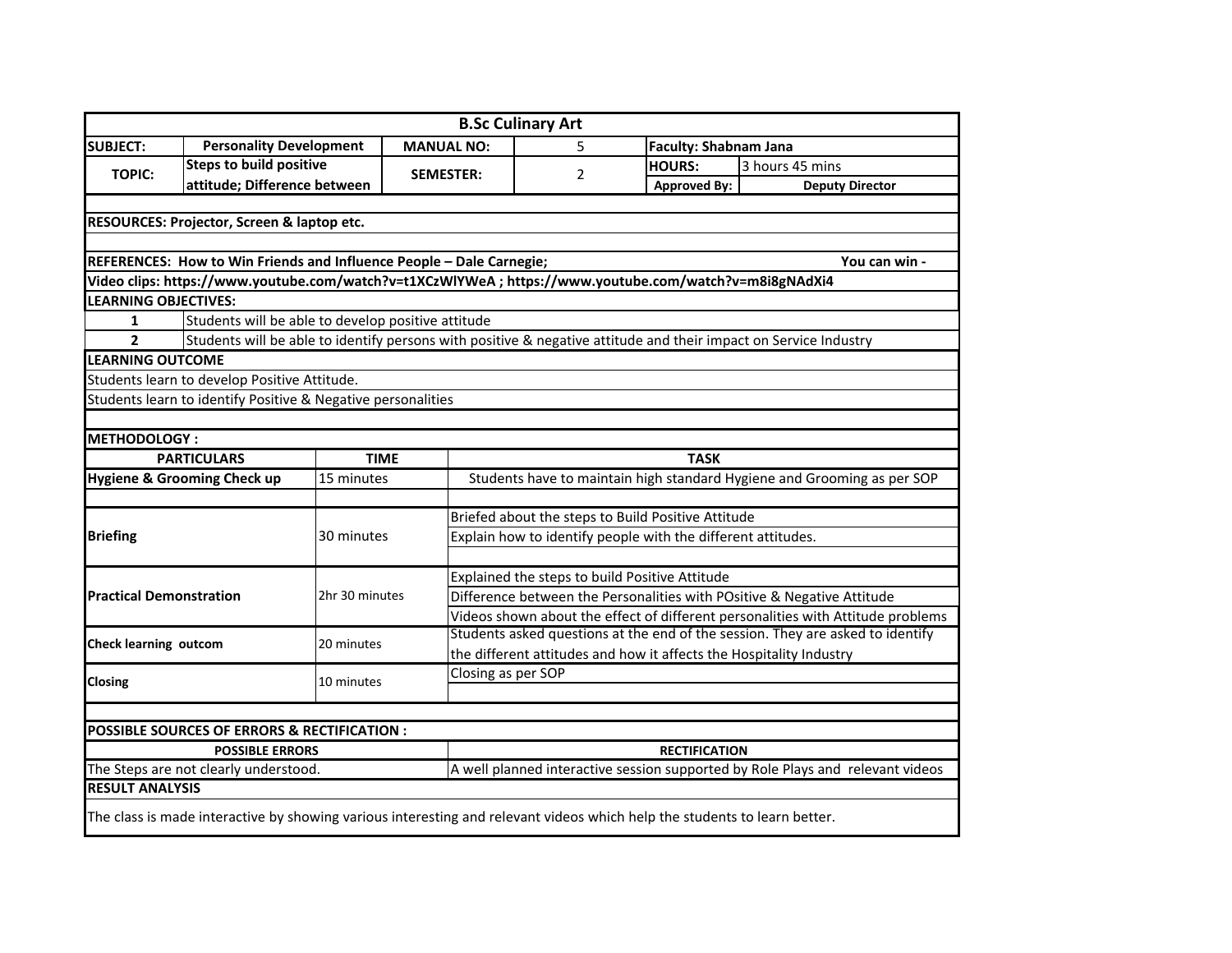|                                                                                                               |                                                                           |                |                                                                                                        | <b>B.Sc Culinary Art</b>                                                            |                                                  |                                                                                    |  |  |  |
|---------------------------------------------------------------------------------------------------------------|---------------------------------------------------------------------------|----------------|--------------------------------------------------------------------------------------------------------|-------------------------------------------------------------------------------------|--------------------------------------------------|------------------------------------------------------------------------------------|--|--|--|
| <b>SUBJECT:</b>                                                                                               | <b>Personality Development</b>                                            |                | <b>MANUAL NO:</b>                                                                                      | 6                                                                                   | <b>Faculty: Shabnam Jana</b>                     |                                                                                    |  |  |  |
|                                                                                                               | <b>Motivation; Concept, Internal</b>                                      |                |                                                                                                        |                                                                                     | <b>HOURS:</b>                                    | 3 hours 45 mins                                                                    |  |  |  |
| <b>TOPIC:</b>                                                                                                 | & External Motivation;                                                    |                | <b>SEMESTER:</b>                                                                                       | $\overline{2}$                                                                      | <b>Approved By:</b>                              | <b>Deputy Director</b>                                                             |  |  |  |
|                                                                                                               |                                                                           |                |                                                                                                        |                                                                                     |                                                  |                                                                                    |  |  |  |
|                                                                                                               | RESOURCES: Projector, Screen & laptop etc.                                |                |                                                                                                        |                                                                                     |                                                  |                                                                                    |  |  |  |
|                                                                                                               |                                                                           |                |                                                                                                        |                                                                                     |                                                  |                                                                                    |  |  |  |
|                                                                                                               |                                                                           |                | REFERENCES: How to Win Friends and Influence People - Dale Carnegie;                                   |                                                                                     |                                                  | You can win - Shiv                                                                 |  |  |  |
|                                                                                                               |                                                                           |                | Video clips: https://www.youtube.com/watch?v=t1XCzWlYWeA ; https://www.youtube.com/watch?v=m8i8gNAdXi4 |                                                                                     |                                                  |                                                                                    |  |  |  |
| <b>LEARNING OBJECTIVES:</b>                                                                                   |                                                                           |                |                                                                                                        |                                                                                     |                                                  |                                                                                    |  |  |  |
| Students will be able to understand the Concept of Motivation, Internal & External Motivation<br>$\mathbf{1}$ |                                                                           |                |                                                                                                        |                                                                                     |                                                  |                                                                                    |  |  |  |
| $\overline{2}$                                                                                                | Students will be able to understand the Motivating & Demotivating factors |                |                                                                                                        |                                                                                     |                                                  |                                                                                    |  |  |  |
| <b>LEARNING OUTCOME</b>                                                                                       |                                                                           |                |                                                                                                        |                                                                                     |                                                  |                                                                                    |  |  |  |
|                                                                                                               |                                                                           |                | The Students demonstrate their understanding of Motivation, Internal & External Motivation.            |                                                                                     |                                                  |                                                                                    |  |  |  |
|                                                                                                               |                                                                           |                | They clearly explain the significance of Motivating & Demotivating factors in Hospitality industry     |                                                                                     |                                                  |                                                                                    |  |  |  |
|                                                                                                               |                                                                           |                |                                                                                                        |                                                                                     |                                                  |                                                                                    |  |  |  |
| <b>METHODOLOGY:</b>                                                                                           |                                                                           |                |                                                                                                        |                                                                                     |                                                  |                                                                                    |  |  |  |
|                                                                                                               | <b>PARTICULARS</b>                                                        | <b>TIME</b>    |                                                                                                        |                                                                                     | <b>TASK</b>                                      |                                                                                    |  |  |  |
|                                                                                                               | <b>Hygiene &amp; Grooming Check up</b>                                    | 15 minutes     |                                                                                                        | Students have to maintain high standard Hygiene and Grooming as per SOP             |                                                  |                                                                                    |  |  |  |
|                                                                                                               |                                                                           |                |                                                                                                        |                                                                                     |                                                  |                                                                                    |  |  |  |
|                                                                                                               |                                                                           |                |                                                                                                        | Students are briefed about Motivation and its concept                               |                                                  |                                                                                    |  |  |  |
| <b>Briefing</b>                                                                                               |                                                                           | 30 minutes     |                                                                                                        | Students are briefed about Internal & External Motivation                           |                                                  |                                                                                    |  |  |  |
|                                                                                                               |                                                                           |                |                                                                                                        | Students are briefed about the Motivating & Demotivating Factors                    |                                                  |                                                                                    |  |  |  |
|                                                                                                               |                                                                           |                |                                                                                                        | Motivation and its Concept explained                                                |                                                  |                                                                                    |  |  |  |
| <b>Practical Demonstration</b>                                                                                |                                                                           | 2hr 30 minutes |                                                                                                        |                                                                                     | Briefed about the Internal & External Motivation |                                                                                    |  |  |  |
|                                                                                                               |                                                                           |                |                                                                                                        |                                                                                     |                                                  | Videos shown on Motivating & demotivating factors for people in Hospitality        |  |  |  |
|                                                                                                               |                                                                           |                |                                                                                                        |                                                                                     |                                                  | Students asked questions at the end of the session. They are asked to identify the |  |  |  |
| <b>Check learning outcome</b>                                                                                 |                                                                           | 20 minutes     |                                                                                                        | Motivating and Demotivating factors                                                 |                                                  |                                                                                    |  |  |  |
|                                                                                                               |                                                                           |                | Closing as per SOP                                                                                     |                                                                                     |                                                  |                                                                                    |  |  |  |
| Closing                                                                                                       |                                                                           | 10 minutes     |                                                                                                        |                                                                                     |                                                  |                                                                                    |  |  |  |
|                                                                                                               |                                                                           |                |                                                                                                        |                                                                                     |                                                  |                                                                                    |  |  |  |
|                                                                                                               | POSSIBLE SOURCES OF ERRORS & RECTIFICATION :                              |                |                                                                                                        |                                                                                     |                                                  |                                                                                    |  |  |  |
|                                                                                                               | <b>POSSIBLE ERRORS</b>                                                    |                |                                                                                                        | <b>RECTIFICATION</b>                                                                |                                                  |                                                                                    |  |  |  |
|                                                                                                               | The concept remains unclear. The factors are not                          |                |                                                                                                        | A well planned interactive session supported by relevant videos would clear out all |                                                  |                                                                                    |  |  |  |
| <b>RESULT ANALYSIS</b>                                                                                        |                                                                           |                |                                                                                                        |                                                                                     |                                                  |                                                                                    |  |  |  |
|                                                                                                               |                                                                           |                |                                                                                                        |                                                                                     |                                                  |                                                                                    |  |  |  |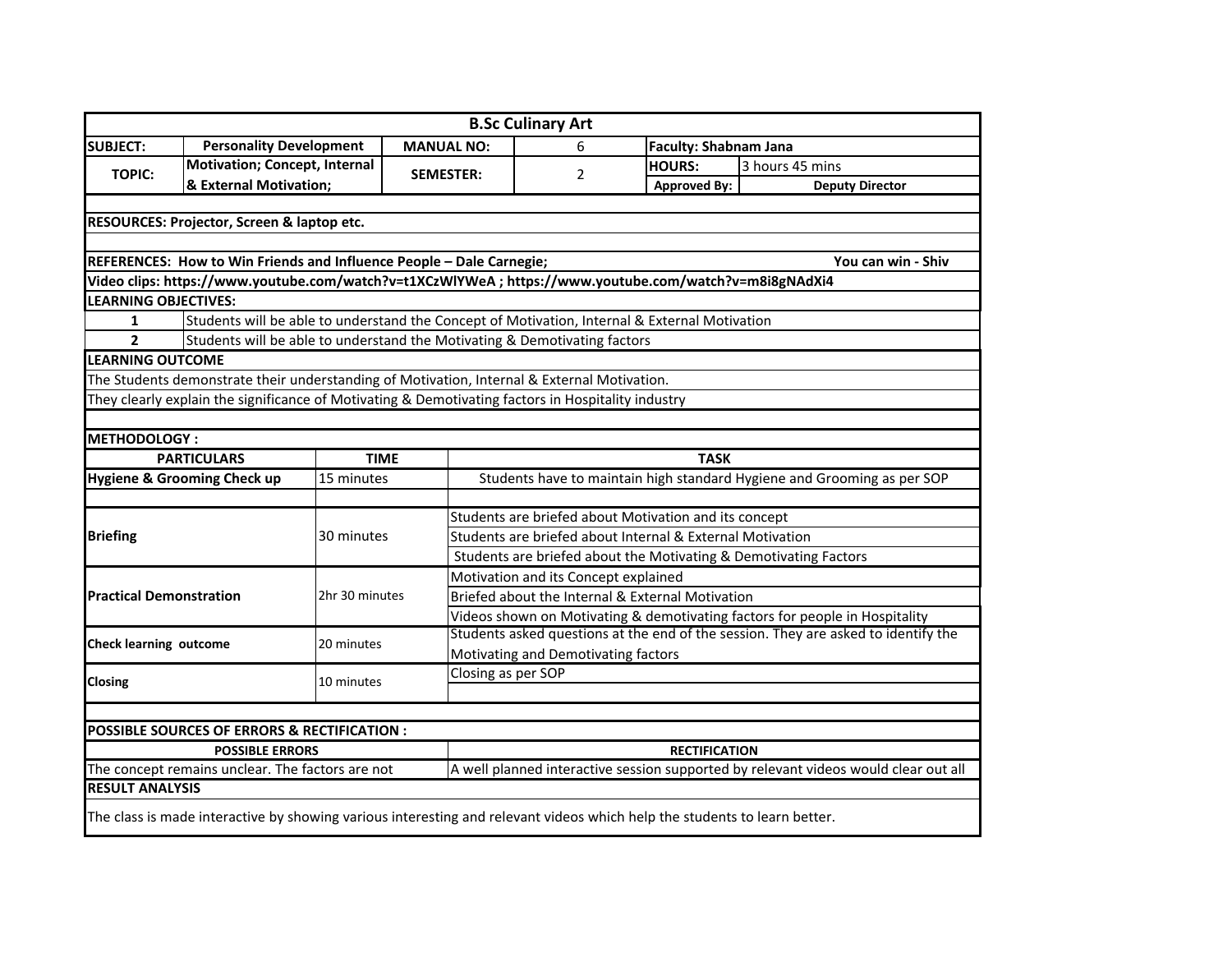|                                |                                                                                                                             |                |                   | <b>B.Sc Culinary Art</b>                                                             |                |                                                               |                                                                                       |  |  |
|--------------------------------|-----------------------------------------------------------------------------------------------------------------------------|----------------|-------------------|--------------------------------------------------------------------------------------|----------------|---------------------------------------------------------------|---------------------------------------------------------------------------------------|--|--|
| <b>SUBJECT:</b>                | <b>Personality Development</b>                                                                                              |                | <b>MANUAL NO:</b> |                                                                                      | $\overline{7}$ | <b>Faculty: Shabnam Jana</b>                                  |                                                                                       |  |  |
|                                | <b>Interpersonal relations:</b>                                                                                             |                |                   |                                                                                      |                | <b>HOURS:</b>                                                 | 3 hours 45 mins                                                                       |  |  |
| <b>TOPIC:</b>                  | <b>Transactions; Different Ego</b>                                                                                          |                | <b>SEMESTER:</b>  |                                                                                      | 2              | <b>Approved By:</b>                                           | <b>Deputy Director</b>                                                                |  |  |
|                                |                                                                                                                             |                |                   |                                                                                      |                |                                                               |                                                                                       |  |  |
|                                | RESOURCES: Projector, Screen & laptop etc.                                                                                  |                |                   |                                                                                      |                |                                                               |                                                                                       |  |  |
|                                |                                                                                                                             |                |                   |                                                                                      |                |                                                               |                                                                                       |  |  |
|                                | REFERENCES: How to Win Friends and Influence People - Dale Carnegie;                                                        |                |                   |                                                                                      |                |                                                               | You can win - Shiv                                                                    |  |  |
|                                | Video Clips: https://www.youtube.com/watch?v=Ib09GqWP5rY ; https://www.youtube.com/watch?v=nKNyFSLJy6o                      |                |                   |                                                                                      |                |                                                               |                                                                                       |  |  |
| <b>LEARNING OBJECTIVES:</b>    |                                                                                                                             |                |                   |                                                                                      |                |                                                               |                                                                                       |  |  |
| $\mathbf{1}$                   | Students will be able to understand Interpersonal Relations; Different Ego States; Transactions;                            |                |                   |                                                                                      |                |                                                               |                                                                                       |  |  |
| $\overline{2}$                 | Students will be able to understand the Strokes and Life Positions                                                          |                |                   |                                                                                      |                |                                                               |                                                                                       |  |  |
| <b>LEARNING OUTCOME</b>        |                                                                                                                             |                |                   |                                                                                      |                |                                                               |                                                                                       |  |  |
|                                | The Students demonstrate their understanding of Interpersonal relations and Ego states through activities                   |                |                   |                                                                                      |                |                                                               |                                                                                       |  |  |
|                                | They clearly explain the significance of Interpersonal Skills in Hospitality industry                                       |                |                   |                                                                                      |                |                                                               |                                                                                       |  |  |
|                                |                                                                                                                             |                |                   |                                                                                      |                |                                                               |                                                                                       |  |  |
| <b>METHODOLOGY:</b>            |                                                                                                                             |                |                   |                                                                                      |                |                                                               |                                                                                       |  |  |
|                                | <b>PARTICULARS</b>                                                                                                          | <b>TIME</b>    |                   |                                                                                      |                | <b>TASK</b>                                                   |                                                                                       |  |  |
|                                | Hygiene & Grooming Check up                                                                                                 | 15 minutes     |                   | Students have to maintain high standard Hygiene and Grooming as per SOP              |                |                                                               |                                                                                       |  |  |
|                                |                                                                                                                             |                |                   |                                                                                      |                |                                                               |                                                                                       |  |  |
|                                |                                                                                                                             |                |                   |                                                                                      |                | Students are briefed about Interpersonal Relations and Skills |                                                                                       |  |  |
| <b>Briefing</b>                |                                                                                                                             | 30 minutes     |                   | Students are briefed about Analysing different Ego States                            |                |                                                               |                                                                                       |  |  |
|                                |                                                                                                                             |                |                   | Students are briefed about Transactions, Strokes and Life Positions                  |                |                                                               |                                                                                       |  |  |
|                                |                                                                                                                             |                |                   | Interpersonal Skills explained                                                       |                |                                                               |                                                                                       |  |  |
| <b>Practical Demonstration</b> |                                                                                                                             | 2hr 30 minutes |                   | Different Ego States are Analyzed                                                    |                |                                                               |                                                                                       |  |  |
|                                |                                                                                                                             |                |                   |                                                                                      |                |                                                               | Transactions; Strokes & Life positions explained through various activities, videos   |  |  |
|                                |                                                                                                                             |                |                   |                                                                                      |                |                                                               | Students asked questions at the end of the session. They participate in activities to |  |  |
| <b>Check learning outcome</b>  |                                                                                                                             | 20 minutes     |                   | understand better.                                                                   |                |                                                               |                                                                                       |  |  |
|                                |                                                                                                                             |                |                   | Closing as per SOP                                                                   |                |                                                               |                                                                                       |  |  |
| Closing                        |                                                                                                                             | 10 minutes     |                   |                                                                                      |                |                                                               |                                                                                       |  |  |
|                                |                                                                                                                             |                |                   |                                                                                      |                |                                                               |                                                                                       |  |  |
|                                | <b>POSSIBLE SOURCES OF ERRORS &amp; RECTIFICATION:</b>                                                                      |                |                   |                                                                                      |                |                                                               |                                                                                       |  |  |
|                                | <b>POSSIBLE ERRORS</b>                                                                                                      |                |                   |                                                                                      |                | <b>RECTIFICATION</b>                                          |                                                                                       |  |  |
|                                | Ego states not understood; Strokes not clear                                                                                |                |                   | A well planned interactive session supported by relevant videos and activities would |                |                                                               |                                                                                       |  |  |
| <b>RESULT ANALYSIS</b>         |                                                                                                                             |                |                   |                                                                                      |                |                                                               |                                                                                       |  |  |
|                                |                                                                                                                             |                |                   |                                                                                      |                |                                                               |                                                                                       |  |  |
|                                | The class is made interactive by various interesting actiities and relevant videos which help the students to learn better. |                |                   |                                                                                      |                |                                                               |                                                                                       |  |  |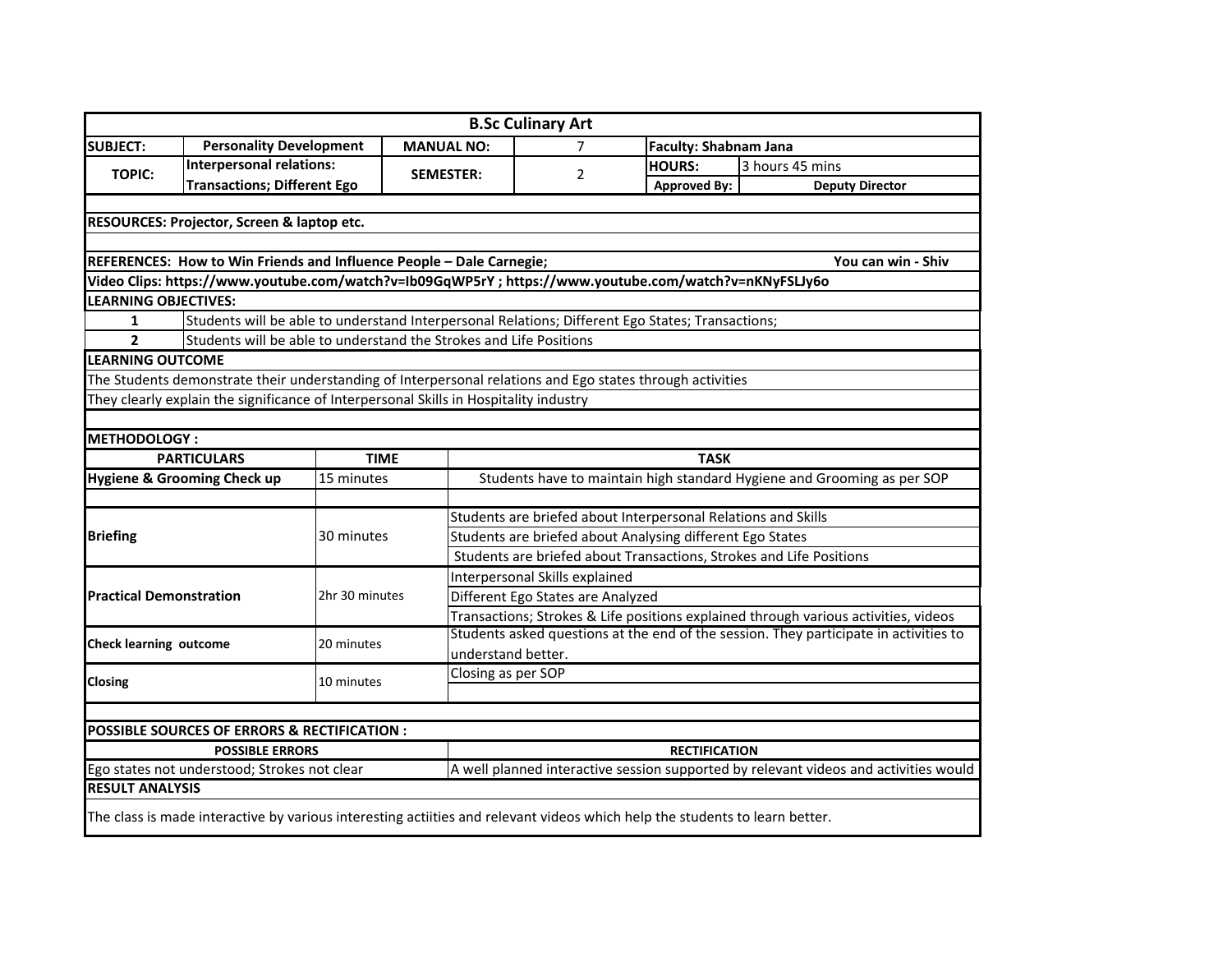|                                |                                                                                                                                                                                                                         |                |                   | <b>Lab Manual</b>                                                                                           |  |                                  |                                                                                    |  |  |  |
|--------------------------------|-------------------------------------------------------------------------------------------------------------------------------------------------------------------------------------------------------------------------|----------------|-------------------|-------------------------------------------------------------------------------------------------------------|--|----------------------------------|------------------------------------------------------------------------------------|--|--|--|
| <b>SUBJECT:</b>                | Communication                                                                                                                                                                                                           |                | <b>MANUAL NO:</b> | 8                                                                                                           |  | <b>Faculty: Shabnam Jana</b>     |                                                                                    |  |  |  |
|                                | <b>Body Language; Manners &amp;</b>                                                                                                                                                                                     |                |                   |                                                                                                             |  | <b>HOURS:</b><br>3 hours 45 mins |                                                                                    |  |  |  |
| <b>TOPIC:</b>                  | <b>Etiquette</b>                                                                                                                                                                                                        |                | <b>SEMESTER:</b>  | 2                                                                                                           |  | <b>Approved By:</b>              | <b>Deputy Director</b>                                                             |  |  |  |
|                                |                                                                                                                                                                                                                         |                |                   |                                                                                                             |  |                                  |                                                                                    |  |  |  |
|                                | RESOURCES: Projector, Screen & laptop etc.                                                                                                                                                                              |                |                   |                                                                                                             |  |                                  |                                                                                    |  |  |  |
|                                |                                                                                                                                                                                                                         |                |                   |                                                                                                             |  |                                  |                                                                                    |  |  |  |
|                                | REFERENCES: How to Win Friends and Influence People - Dale Carnegie;                                                                                                                                                    |                |                   |                                                                                                             |  |                                  | You can win - Shiv                                                                 |  |  |  |
|                                | Video clips:https://www.youtube.com/watch?v=_6Cz4kKG23s                                                                                                                                                                 |                |                   |                                                                                                             |  |                                  |                                                                                    |  |  |  |
| <b>LEARNING OBJECTIVES:</b>    |                                                                                                                                                                                                                         |                |                   |                                                                                                             |  |                                  |                                                                                    |  |  |  |
| 1                              |                                                                                                                                                                                                                         |                |                   |                                                                                                             |  |                                  |                                                                                    |  |  |  |
| $\overline{2}$                 | Students will be able to understand the concept of Body language and their use in effective Communication<br>Students will be able to learn the Manners and Etiquette which is of utmost importance in Service Industry |                |                   |                                                                                                             |  |                                  |                                                                                    |  |  |  |
| <b>LEARNING OUTCOME</b>        |                                                                                                                                                                                                                         |                |                   |                                                                                                             |  |                                  |                                                                                    |  |  |  |
|                                | The Students demonstrate their understanding of Body Language, Manners & Etiquette                                                                                                                                      |                |                   |                                                                                                             |  |                                  |                                                                                    |  |  |  |
|                                | They clearly explain the significance all of these in Hospitality industry                                                                                                                                              |                |                   |                                                                                                             |  |                                  |                                                                                    |  |  |  |
|                                |                                                                                                                                                                                                                         |                |                   |                                                                                                             |  |                                  |                                                                                    |  |  |  |
| <b>METHODOLOGY:</b>            |                                                                                                                                                                                                                         |                |                   |                                                                                                             |  |                                  |                                                                                    |  |  |  |
|                                | <b>PARTICULARS</b>                                                                                                                                                                                                      | <b>TIME</b>    |                   |                                                                                                             |  | <b>TASK</b>                      |                                                                                    |  |  |  |
|                                | <b>Hygiene &amp; Grooming Check up</b>                                                                                                                                                                                  | 15 minutes     |                   |                                                                                                             |  |                                  | Students have to maintain high standard Hygiene and Grooming as per SOP            |  |  |  |
|                                |                                                                                                                                                                                                                         |                |                   |                                                                                                             |  |                                  |                                                                                    |  |  |  |
|                                |                                                                                                                                                                                                                         |                |                   | Students are briefed about Body Language                                                                    |  |                                  |                                                                                    |  |  |  |
| <b>Briefing</b>                |                                                                                                                                                                                                                         | 30 minutes     |                   | Students are briefed about Manners & Etiquette                                                              |  |                                  |                                                                                    |  |  |  |
|                                |                                                                                                                                                                                                                         |                |                   | Importance of both in Hospitality                                                                           |  |                                  |                                                                                    |  |  |  |
|                                |                                                                                                                                                                                                                         |                |                   | Body Language explained as an importanat aspect of communication                                            |  |                                  |                                                                                    |  |  |  |
| <b>Practical Demonstration</b> |                                                                                                                                                                                                                         | 2hr 30 minutes |                   | Manners and Etiquette explained, suitable for Hospitality Industry                                          |  |                                  |                                                                                    |  |  |  |
|                                |                                                                                                                                                                                                                         |                |                   | Videos shown on Body Language, Manners & Etiquette for people in Hospitality                                |  |                                  |                                                                                    |  |  |  |
|                                |                                                                                                                                                                                                                         |                |                   |                                                                                                             |  |                                  | Students asked questions at the end of the session. They are asked to identify the |  |  |  |
| <b>Check learning outcome</b>  |                                                                                                                                                                                                                         | 20 minutes     |                   | good & bad manners., positive & negative Body language                                                      |  |                                  |                                                                                    |  |  |  |
|                                |                                                                                                                                                                                                                         |                |                   | Closing as per SOP                                                                                          |  |                                  |                                                                                    |  |  |  |
| Closing                        |                                                                                                                                                                                                                         | 10 minutes     |                   |                                                                                                             |  |                                  |                                                                                    |  |  |  |
|                                |                                                                                                                                                                                                                         |                |                   |                                                                                                             |  |                                  |                                                                                    |  |  |  |
|                                | POSSIBLE SOURCES OF ERRORS & RECTIFICATION :                                                                                                                                                                            |                |                   |                                                                                                             |  |                                  |                                                                                    |  |  |  |
|                                | <b>POSSIBLE ERRORS</b>                                                                                                                                                                                                  |                |                   |                                                                                                             |  |                                  |                                                                                    |  |  |  |
|                                | Confused Body Language; Missed out on etiquettes                                                                                                                                                                        |                |                   | <b>RECTIFICATION</b><br>A well planned interactive session supported by relevant videos would clear out all |  |                                  |                                                                                    |  |  |  |
| <b>RESULT ANALYSIS</b>         |                                                                                                                                                                                                                         |                |                   |                                                                                                             |  |                                  |                                                                                    |  |  |  |
|                                |                                                                                                                                                                                                                         |                |                   |                                                                                                             |  |                                  |                                                                                    |  |  |  |
|                                | The class is made interactive by showing various interesting and relevant videos which help the students to learn better.                                                                                               |                |                   |                                                                                                             |  |                                  |                                                                                    |  |  |  |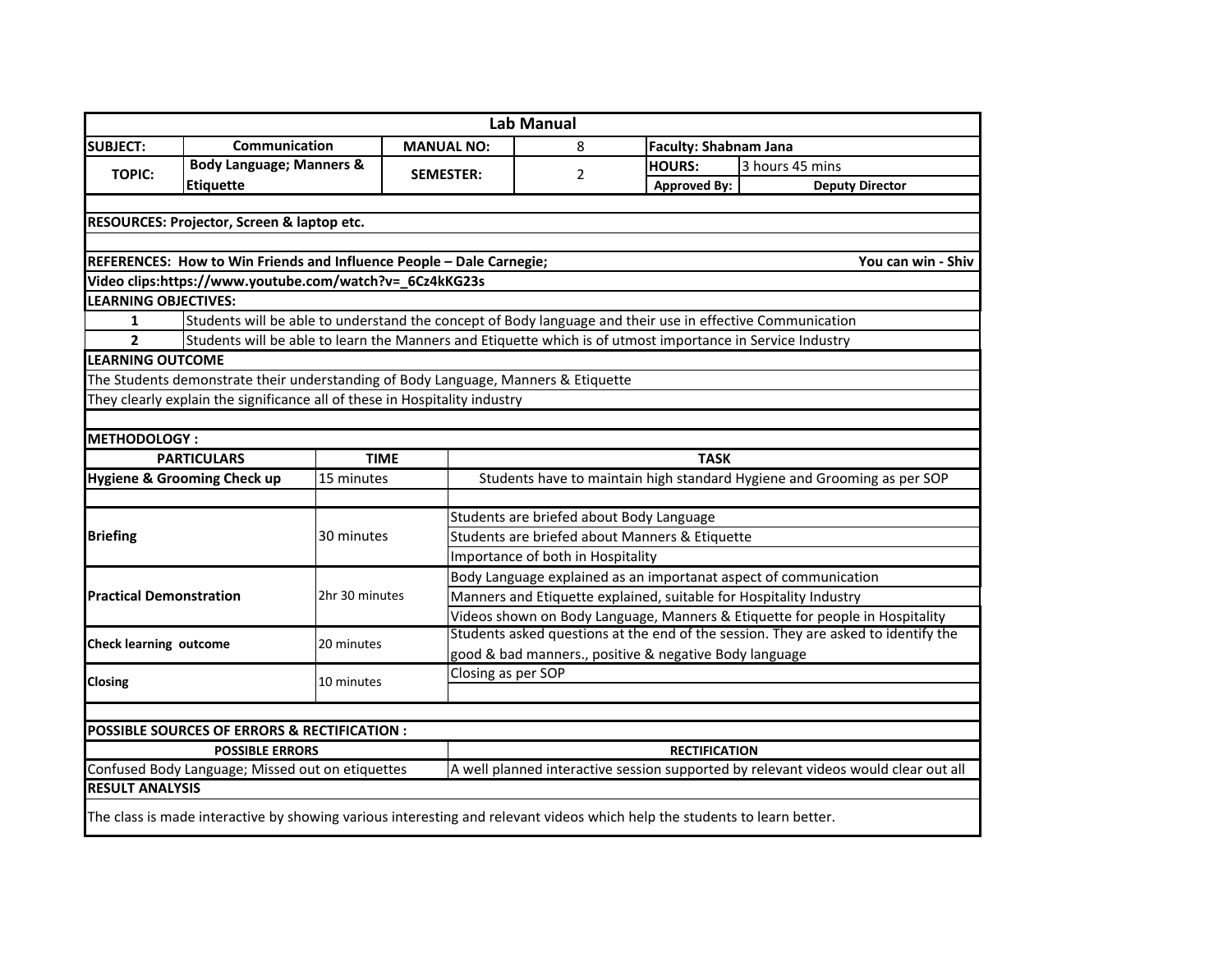|                                |                                                                                                                           |                |                   |                                                                                     | <b>B.Sc Culinary Art</b>                          |                              |                        |  |  |  |
|--------------------------------|---------------------------------------------------------------------------------------------------------------------------|----------------|-------------------|-------------------------------------------------------------------------------------|---------------------------------------------------|------------------------------|------------------------|--|--|--|
| <b>SUBJECT:</b>                | <b>Personality Development</b>                                                                                            |                | <b>MANUAL NO:</b> |                                                                                     | 9                                                 | <b>Faculty: Shabnam Jana</b> |                        |  |  |  |
| <b>TOPIC:</b>                  | <b>Conflict Management; Stress</b>                                                                                        |                |                   | <b>SEMESTER:</b>                                                                    |                                                   | <b>HOURS:</b>                | 3 hours 45 mins        |  |  |  |
|                                | <b>Management</b>                                                                                                         |                |                   |                                                                                     | 2                                                 | <b>Approved By:</b>          | <b>Deputy Director</b> |  |  |  |
|                                |                                                                                                                           |                |                   |                                                                                     |                                                   |                              |                        |  |  |  |
|                                | RESOURCES: Projector, Screen & laptop etc.                                                                                |                |                   |                                                                                     |                                                   |                              |                        |  |  |  |
|                                |                                                                                                                           |                |                   |                                                                                     |                                                   |                              |                        |  |  |  |
|                                | REFERENCES: How to Win Friends and Influence People - Dale Carnegie;                                                      |                |                   |                                                                                     |                                                   |                              | You can win - Shiv     |  |  |  |
|                                | Video Clip: https://www.youtube.com/watch?v=4RB1i1sVVc0 ; https://www.youtube.com/watch?v=Pb8OyOLpyFE                     |                |                   |                                                                                     |                                                   |                              |                        |  |  |  |
| <b>LEARNING OUTCOME</b>        |                                                                                                                           |                |                   |                                                                                     |                                                   |                              |                        |  |  |  |
|                                | The Students demonstrate their understanding of Conflict Management, Stress Management                                    |                |                   |                                                                                     |                                                   |                              |                        |  |  |  |
|                                | They clearly explain the significance of these in Hospitality industry                                                    |                |                   |                                                                                     |                                                   |                              |                        |  |  |  |
|                                |                                                                                                                           |                |                   |                                                                                     |                                                   |                              |                        |  |  |  |
| <b>METHODOLOGY:</b>            |                                                                                                                           |                |                   |                                                                                     |                                                   |                              |                        |  |  |  |
|                                | <b>PARTICULARS</b>                                                                                                        | <b>TIME</b>    |                   | <b>TASK</b>                                                                         |                                                   |                              |                        |  |  |  |
|                                | <b>Hygiene &amp; Grooming Check up</b>                                                                                    | 15 minutes     |                   | Students have to maintain high standard Hygiene and Grooming as per SOP             |                                                   |                              |                        |  |  |  |
|                                |                                                                                                                           |                |                   |                                                                                     |                                                   |                              |                        |  |  |  |
|                                |                                                                                                                           |                |                   | Students are briefed about Conflict Management                                      |                                                   |                              |                        |  |  |  |
| <b>Briefing</b>                |                                                                                                                           | 30 minutes     |                   | Students are briefed about Stress Management                                        |                                                   |                              |                        |  |  |  |
|                                |                                                                                                                           |                |                   |                                                                                     | Students are briefed about the importance of them |                              |                        |  |  |  |
|                                |                                                                                                                           |                |                   | Explained what is Conflict and how to manage the same at work place                 |                                                   |                              |                        |  |  |  |
| <b>Practical Demonstration</b> |                                                                                                                           | 2hr 30 minutes |                   | Explained Stress Management, how to handle stress at work                           |                                                   |                              |                        |  |  |  |
|                                |                                                                                                                           |                |                   | Videos shown on Conflicts snd Stress for people in Hospitality Industry and ways to |                                                   |                              |                        |  |  |  |
|                                |                                                                                                                           |                |                   | Students asked questions at the end of the session. They are asked to identify      |                                                   |                              |                        |  |  |  |
| <b>Check learning outcome</b>  |                                                                                                                           | 20 minutes     |                   | conflicts, stress causing activities                                                |                                                   |                              |                        |  |  |  |
|                                |                                                                                                                           |                |                   | Closing as per SOP                                                                  |                                                   |                              |                        |  |  |  |
| <b>Closing</b>                 |                                                                                                                           | 10 minutes     |                   |                                                                                     |                                                   |                              |                        |  |  |  |
|                                |                                                                                                                           |                |                   |                                                                                     |                                                   |                              |                        |  |  |  |
|                                | POSSIBLE SOURCES OF ERRORS & RECTIFICATION :                                                                              |                |                   |                                                                                     |                                                   |                              |                        |  |  |  |
|                                | <b>POSSIBLE ERRORS</b>                                                                                                    |                |                   |                                                                                     |                                                   | <b>RECTIFICATION</b>         |                        |  |  |  |
|                                | The concept remains unclear. The importance is not                                                                        |                |                   | A well planned interactive session supported by relevant videos would clear out all |                                                   |                              |                        |  |  |  |
| <b>RESULT ANALYSIS</b>         |                                                                                                                           |                |                   |                                                                                     |                                                   |                              |                        |  |  |  |
|                                | The class is made interactive by showing various interesting and relevant videos which help the students to learn better. |                |                   |                                                                                     |                                                   |                              |                        |  |  |  |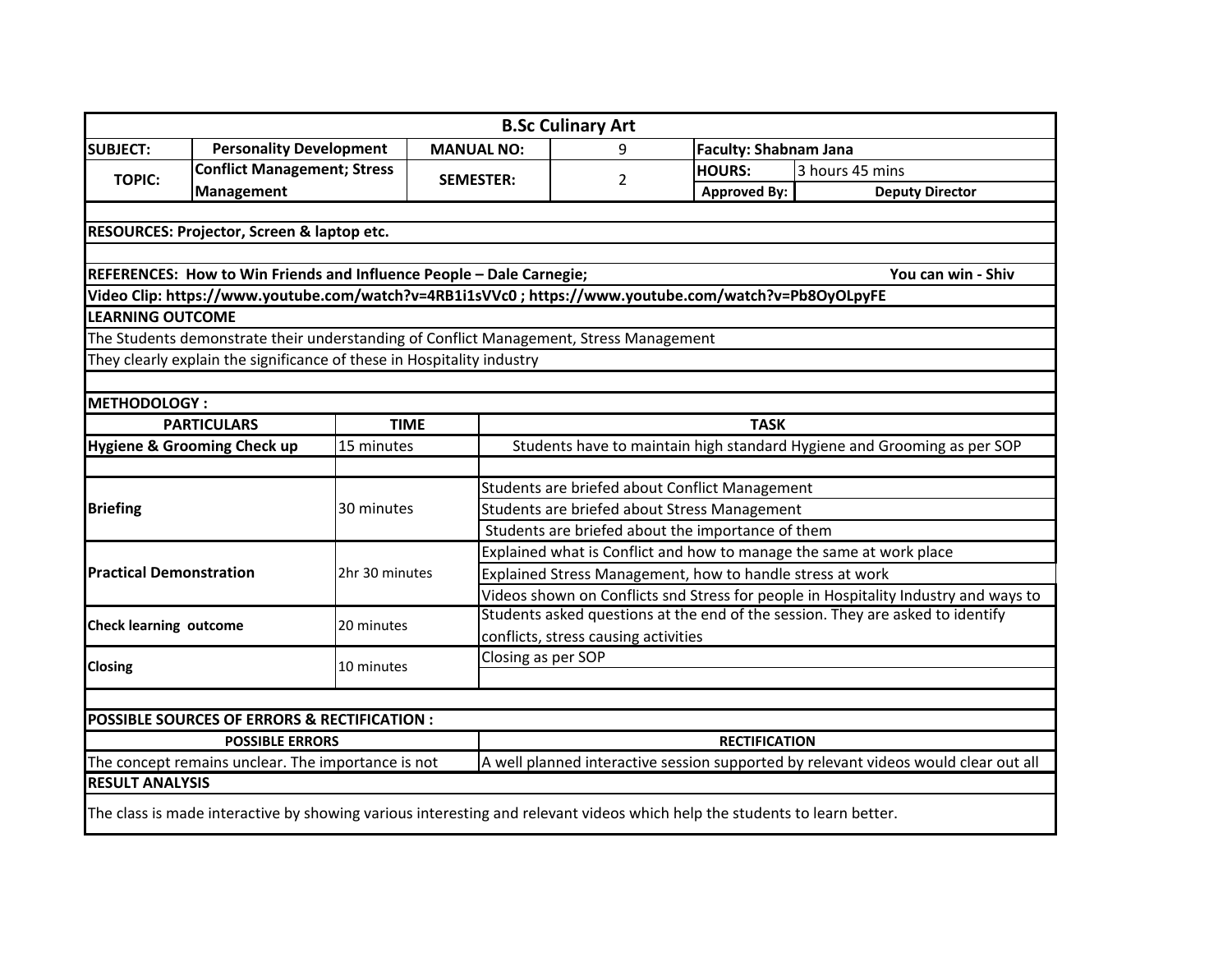|                                |                                                                                                        |                |                                                                         | <b>B.Sc Culinary Art</b>                                                       |                              |                                                                                                                                     |  |  |  |  |
|--------------------------------|--------------------------------------------------------------------------------------------------------|----------------|-------------------------------------------------------------------------|--------------------------------------------------------------------------------|------------------------------|-------------------------------------------------------------------------------------------------------------------------------------|--|--|--|--|
| <b>SUBJECT:</b>                | <b>Personality Development</b>                                                                         |                | <b>MANUAL NO:</b>                                                       | 10                                                                             | <b>Faculty: Shabnam Jana</b> |                                                                                                                                     |  |  |  |  |
|                                |                                                                                                        |                |                                                                         |                                                                                | <b>HOURS:</b>                | 3 hours 45 mins                                                                                                                     |  |  |  |  |
| <b>TOPIC:</b>                  | <b>Leadership; Team Building</b>                                                                       |                | <b>SEMESTER:</b>                                                        | 2                                                                              | <b>Approved By:</b>          | <b>Deputy Director</b>                                                                                                              |  |  |  |  |
|                                |                                                                                                        |                |                                                                         |                                                                                |                              |                                                                                                                                     |  |  |  |  |
|                                | RESOURCES: Projector, Screen & laptop etc.                                                             |                |                                                                         |                                                                                |                              |                                                                                                                                     |  |  |  |  |
|                                |                                                                                                        |                |                                                                         |                                                                                |                              |                                                                                                                                     |  |  |  |  |
|                                | REFERENCES: How to Win Friends and Influence People - Dale Carnegie;                                   |                |                                                                         |                                                                                |                              | You can win - Shiv                                                                                                                  |  |  |  |  |
|                                | Video Clips: https://www.youtube.com/watch?v=DwwBZn5duk8; https://www.youtube.com/watch?v=nKdNrtcusNI; |                |                                                                         |                                                                                |                              |                                                                                                                                     |  |  |  |  |
| <b>LEARNING OUTCOME</b>        |                                                                                                        |                |                                                                         |                                                                                |                              |                                                                                                                                     |  |  |  |  |
|                                | The Students demonstrate Leadership skills through activities                                          |                |                                                                         |                                                                                |                              |                                                                                                                                     |  |  |  |  |
|                                | They present a project in a Team demonstrating Team Building attributes                                |                |                                                                         |                                                                                |                              |                                                                                                                                     |  |  |  |  |
|                                |                                                                                                        |                |                                                                         |                                                                                |                              |                                                                                                                                     |  |  |  |  |
| <b>METHODOLOGY:</b>            |                                                                                                        |                |                                                                         |                                                                                |                              |                                                                                                                                     |  |  |  |  |
|                                | <b>PARTICULARS</b>                                                                                     | <b>TIME</b>    |                                                                         | <b>TASK</b>                                                                    |                              |                                                                                                                                     |  |  |  |  |
|                                | <b>Hygiene &amp; Grooming Check up</b>                                                                 | 15 minutes     |                                                                         | Students have to maintain high standard Hygiene and Grooming as per SOP        |                              |                                                                                                                                     |  |  |  |  |
|                                |                                                                                                        |                |                                                                         |                                                                                |                              |                                                                                                                                     |  |  |  |  |
|                                |                                                                                                        |                | Students are briefed about Leadership Skills                            |                                                                                |                              |                                                                                                                                     |  |  |  |  |
| <b>Briefing</b>                |                                                                                                        | 30 minutes     | Students are briefed about Group Dynamics and Team Building             |                                                                                |                              |                                                                                                                                     |  |  |  |  |
|                                |                                                                                                        |                |                                                                         |                                                                                |                              |                                                                                                                                     |  |  |  |  |
|                                |                                                                                                        |                | Leadership Skills explained                                             |                                                                                |                              |                                                                                                                                     |  |  |  |  |
| <b>Practical Demonstration</b> |                                                                                                        | 2hr 30 minutes | How to develop the Leadership Skills discussed                          |                                                                                |                              |                                                                                                                                     |  |  |  |  |
|                                |                                                                                                        |                | Various activities and games played to understand Group Dynamics & Team |                                                                                |                              |                                                                                                                                     |  |  |  |  |
| <b>Check learning outcome</b>  |                                                                                                        | 20 minutes     |                                                                         | Students asked questions at the end of the session. They are asked to identify |                              |                                                                                                                                     |  |  |  |  |
|                                |                                                                                                        |                |                                                                         | Leadership Skills and Work on a project as a team                              |                              |                                                                                                                                     |  |  |  |  |
| Closing                        |                                                                                                        | 10 minutes     |                                                                         | Closing as per SOP                                                             |                              |                                                                                                                                     |  |  |  |  |
|                                |                                                                                                        |                |                                                                         |                                                                                |                              |                                                                                                                                     |  |  |  |  |
|                                |                                                                                                        |                |                                                                         |                                                                                |                              |                                                                                                                                     |  |  |  |  |
|                                | POSSIBLE SOURCES OF ERRORS & RECTIFICATION :                                                           |                |                                                                         |                                                                                |                              |                                                                                                                                     |  |  |  |  |
|                                | <b>POSSIBLE ERRORS</b>                                                                                 |                |                                                                         |                                                                                | <b>RECTIFICATION</b>         |                                                                                                                                     |  |  |  |  |
|                                | The Leadership skills remains unclear; Group dynamics                                                  |                |                                                                         |                                                                                |                              | A well planned interactive session supported by relevant videos would clear out all                                                 |  |  |  |  |
| <b>RESULT ANALYSIS</b>         |                                                                                                        |                |                                                                         |                                                                                |                              |                                                                                                                                     |  |  |  |  |
|                                |                                                                                                        |                |                                                                         |                                                                                |                              | The class is made interactive by showing various interesting and relevant videos and games which help the students to learn better. |  |  |  |  |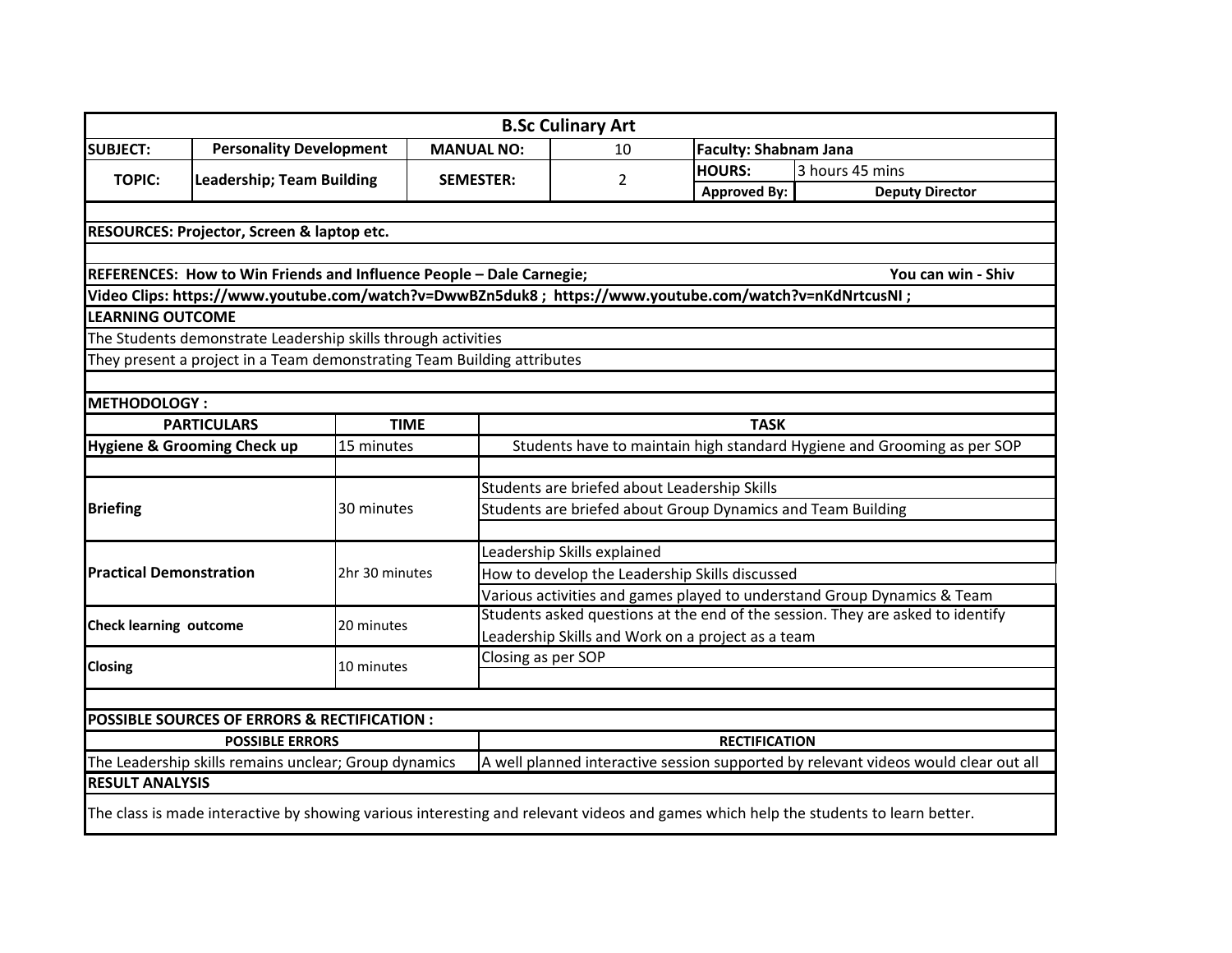| <b>SUBJECT:</b><br><b>Personality Development</b><br><b>MANUAL NO:</b><br>11<br><b>Time Mangement; Work</b><br><b>TOPIC:</b><br>2<br><b>SEMESTER:</b><br><b>Ethics</b><br>RESOURCES: Projector, Screen & laptop etc.<br>REFERENCES: How to Win Friends and Influence People - Dale Carnegie;<br>Video Clips: https://www.youtube.com/watch?v=KJLHlOIdqA4&t=37s ; https://www.youtube.com/watch?v=DxWDtTIWdkE<br><b>LEARNING OUTCOME</b><br>The Students demonstrate their understanding of Time Management & Work Ethics<br>They clearly explain the significance of Time Management and Work Ethics in Hospitality industry<br><b>METHODOLOGY:</b><br><b>PARTICULARS</b><br><b>TIME</b><br><b>Hygiene &amp; Grooming Check up</b><br>15 minutes | <b>Faculty: Shabnam Jana</b><br><b>HOURS:</b><br><b>Approved By:</b>              | 3 hours 45 mins        |  |  |  |  |
|--------------------------------------------------------------------------------------------------------------------------------------------------------------------------------------------------------------------------------------------------------------------------------------------------------------------------------------------------------------------------------------------------------------------------------------------------------------------------------------------------------------------------------------------------------------------------------------------------------------------------------------------------------------------------------------------------------------------------------------------------|-----------------------------------------------------------------------------------|------------------------|--|--|--|--|
|                                                                                                                                                                                                                                                                                                                                                                                                                                                                                                                                                                                                                                                                                                                                                  |                                                                                   |                        |  |  |  |  |
|                                                                                                                                                                                                                                                                                                                                                                                                                                                                                                                                                                                                                                                                                                                                                  |                                                                                   |                        |  |  |  |  |
|                                                                                                                                                                                                                                                                                                                                                                                                                                                                                                                                                                                                                                                                                                                                                  |                                                                                   | <b>Deputy Director</b> |  |  |  |  |
|                                                                                                                                                                                                                                                                                                                                                                                                                                                                                                                                                                                                                                                                                                                                                  |                                                                                   |                        |  |  |  |  |
|                                                                                                                                                                                                                                                                                                                                                                                                                                                                                                                                                                                                                                                                                                                                                  |                                                                                   |                        |  |  |  |  |
|                                                                                                                                                                                                                                                                                                                                                                                                                                                                                                                                                                                                                                                                                                                                                  |                                                                                   |                        |  |  |  |  |
|                                                                                                                                                                                                                                                                                                                                                                                                                                                                                                                                                                                                                                                                                                                                                  | You can win - Shiv                                                                |                        |  |  |  |  |
|                                                                                                                                                                                                                                                                                                                                                                                                                                                                                                                                                                                                                                                                                                                                                  |                                                                                   |                        |  |  |  |  |
|                                                                                                                                                                                                                                                                                                                                                                                                                                                                                                                                                                                                                                                                                                                                                  |                                                                                   |                        |  |  |  |  |
|                                                                                                                                                                                                                                                                                                                                                                                                                                                                                                                                                                                                                                                                                                                                                  |                                                                                   |                        |  |  |  |  |
|                                                                                                                                                                                                                                                                                                                                                                                                                                                                                                                                                                                                                                                                                                                                                  |                                                                                   |                        |  |  |  |  |
|                                                                                                                                                                                                                                                                                                                                                                                                                                                                                                                                                                                                                                                                                                                                                  |                                                                                   |                        |  |  |  |  |
|                                                                                                                                                                                                                                                                                                                                                                                                                                                                                                                                                                                                                                                                                                                                                  |                                                                                   |                        |  |  |  |  |
|                                                                                                                                                                                                                                                                                                                                                                                                                                                                                                                                                                                                                                                                                                                                                  | <b>TASK</b>                                                                       |                        |  |  |  |  |
|                                                                                                                                                                                                                                                                                                                                                                                                                                                                                                                                                                                                                                                                                                                                                  | Students have to maintain high standard Hygiene and Grooming as per SOP           |                        |  |  |  |  |
|                                                                                                                                                                                                                                                                                                                                                                                                                                                                                                                                                                                                                                                                                                                                                  |                                                                                   |                        |  |  |  |  |
|                                                                                                                                                                                                                                                                                                                                                                                                                                                                                                                                                                                                                                                                                                                                                  | Students are briefed about Time Management                                        |                        |  |  |  |  |
| <b>Briefing</b><br>30 minutes                                                                                                                                                                                                                                                                                                                                                                                                                                                                                                                                                                                                                                                                                                                    | Students are briefed about Work Ethics                                            |                        |  |  |  |  |
|                                                                                                                                                                                                                                                                                                                                                                                                                                                                                                                                                                                                                                                                                                                                                  |                                                                                   |                        |  |  |  |  |
|                                                                                                                                                                                                                                                                                                                                                                                                                                                                                                                                                                                                                                                                                                                                                  | Time Management explained                                                         |                        |  |  |  |  |
| <b>Practical Demonstration</b><br>2hr 30 minutes                                                                                                                                                                                                                                                                                                                                                                                                                                                                                                                                                                                                                                                                                                 | How it affects in personal & professional life                                    |                        |  |  |  |  |
|                                                                                                                                                                                                                                                                                                                                                                                                                                                                                                                                                                                                                                                                                                                                                  | Videos shown on Work Ethics and explained for people in Hospitality Industry.     |                        |  |  |  |  |
| <b>Check learning outcome</b><br>20 minutes                                                                                                                                                                                                                                                                                                                                                                                                                                                                                                                                                                                                                                                                                                      | Students asked questions at the end of the session. They are asked to demonstrate |                        |  |  |  |  |
|                                                                                                                                                                                                                                                                                                                                                                                                                                                                                                                                                                                                                                                                                                                                                  | work ethics through Role Plays                                                    |                        |  |  |  |  |
| Closing as per SOP<br><b>Closing</b><br>10 minutes                                                                                                                                                                                                                                                                                                                                                                                                                                                                                                                                                                                                                                                                                               |                                                                                   |                        |  |  |  |  |
|                                                                                                                                                                                                                                                                                                                                                                                                                                                                                                                                                                                                                                                                                                                                                  |                                                                                   |                        |  |  |  |  |
| POSSIBLE SOURCES OF ERRORS & RECTIFICATION :                                                                                                                                                                                                                                                                                                                                                                                                                                                                                                                                                                                                                                                                                                     |                                                                                   |                        |  |  |  |  |
| <b>POSSIBLE ERRORS</b>                                                                                                                                                                                                                                                                                                                                                                                                                                                                                                                                                                                                                                                                                                                           | <b>RECTIFICATION</b>                                                              |                        |  |  |  |  |
| The concept remains unclear. The Work Ethics not                                                                                                                                                                                                                                                                                                                                                                                                                                                                                                                                                                                                                                                                                                 | An interactive session supported by relevant videos would clear out all doubts    |                        |  |  |  |  |
| <b>RESULT ANALYSIS</b>                                                                                                                                                                                                                                                                                                                                                                                                                                                                                                                                                                                                                                                                                                                           |                                                                                   |                        |  |  |  |  |
| The class is made interactive by showing various interesting and relevant videos which help the students to learn better.                                                                                                                                                                                                                                                                                                                                                                                                                                                                                                                                                                                                                        |                                                                                   |                        |  |  |  |  |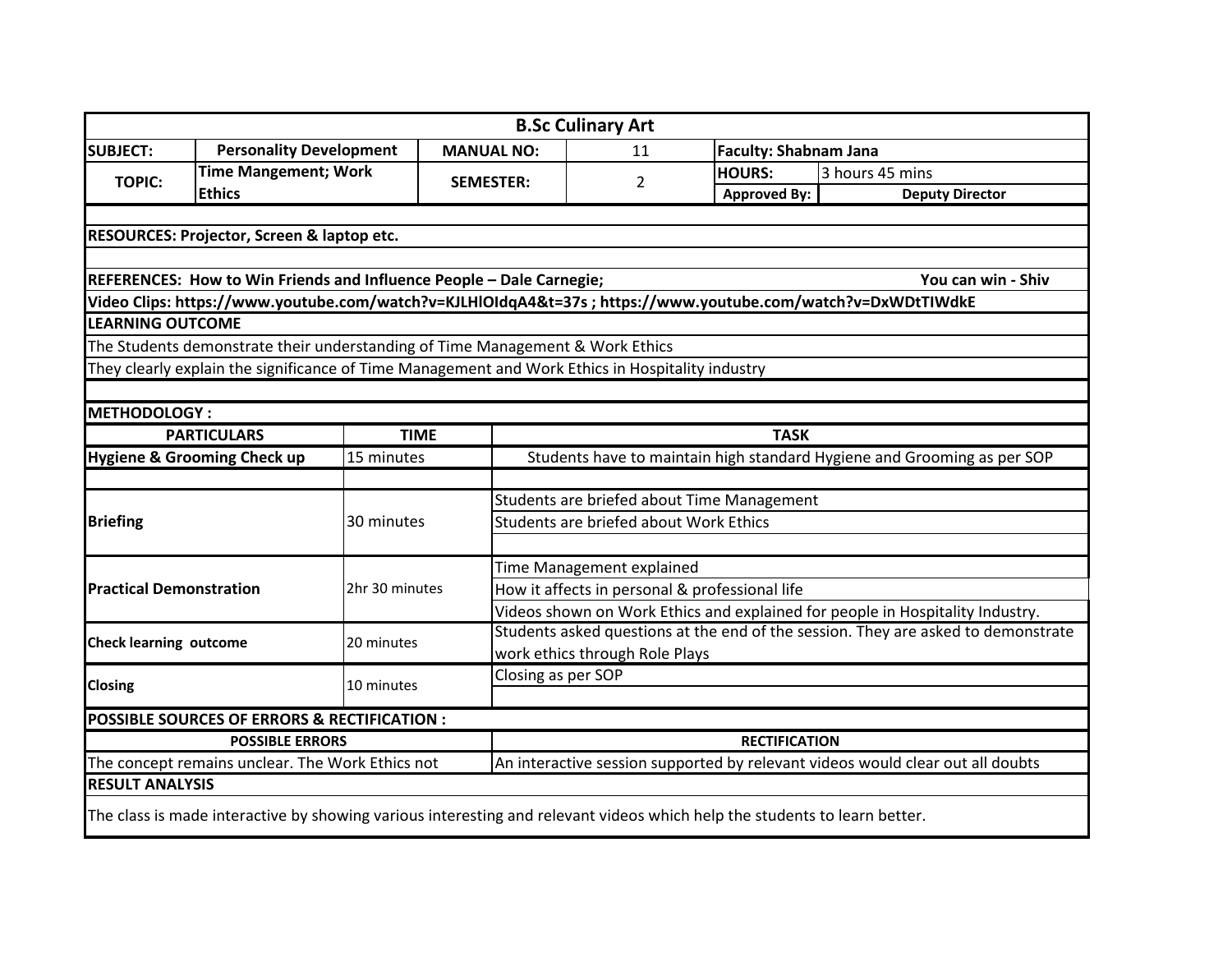|                                                      |                                                                                      |                                                                                                        |                                                                                    | <b>B.Sc Culinary Art</b> |                     |                                                                                                                                           |  |  |  |
|------------------------------------------------------|--------------------------------------------------------------------------------------|--------------------------------------------------------------------------------------------------------|------------------------------------------------------------------------------------|--------------------------|---------------------|-------------------------------------------------------------------------------------------------------------------------------------------|--|--|--|
| <b>SUBJECT:</b>                                      | <b>Personality Development</b>                                                       |                                                                                                        | <b>MANUAL NO:</b>                                                                  | 12                       |                     | <b>Faculty: Shabnam Jana</b>                                                                                                              |  |  |  |
|                                                      | <b>Employability Quotient:</b><br><b>SEMESTER:</b><br><b>Resume building; Facing</b> |                                                                                                        |                                                                                    |                          | <b>HOURS:</b>       | 3 hours 45 mins                                                                                                                           |  |  |  |
| <b>TOPIC:</b>                                        |                                                                                      |                                                                                                        |                                                                                    | $\overline{2}$           | <b>Approved By:</b> | <b>Deputy Director</b>                                                                                                                    |  |  |  |
|                                                      |                                                                                      |                                                                                                        |                                                                                    |                          |                     |                                                                                                                                           |  |  |  |
|                                                      | RESOURCES: Projector, Screen & laptop etc.                                           |                                                                                                        |                                                                                    |                          |                     |                                                                                                                                           |  |  |  |
|                                                      |                                                                                      |                                                                                                        |                                                                                    |                          |                     |                                                                                                                                           |  |  |  |
|                                                      |                                                                                      | REFERENCES: How to Win Friends and Influence People - Dale Carnegie;                                   |                                                                                    | You can win - Shiv       |                     |                                                                                                                                           |  |  |  |
|                                                      |                                                                                      | Video Clips: https://www.youtube.com/watch?v=TwZ7LgrPwR0 ; https://www.youtube.com/watch?v=_fP43gcBywU |                                                                                    |                          |                     |                                                                                                                                           |  |  |  |
| <b>LEARNING OUTCOME</b>                              |                                                                                      |                                                                                                        |                                                                                    |                          |                     |                                                                                                                                           |  |  |  |
|                                                      |                                                                                      | The Students demonstrate their understanding by each preparing an impressive Resume                    |                                                                                    |                          |                     |                                                                                                                                           |  |  |  |
|                                                      |                                                                                      | Students show confidence in facing Personal Interview.                                                 |                                                                                    |                          |                     |                                                                                                                                           |  |  |  |
|                                                      |                                                                                      |                                                                                                        |                                                                                    |                          |                     |                                                                                                                                           |  |  |  |
| <b>METHODOLOGY:</b>                                  |                                                                                      |                                                                                                        |                                                                                    |                          |                     |                                                                                                                                           |  |  |  |
|                                                      | <b>PARTICULARS</b>                                                                   | <b>TIME</b>                                                                                            | <b>TASK</b>                                                                        |                          |                     |                                                                                                                                           |  |  |  |
|                                                      | <b>Hygiene &amp; Grooming Check up</b>                                               | 15 minutes                                                                                             | Students have to maintain high standard Hygiene and Grooming as per SOP            |                          |                     |                                                                                                                                           |  |  |  |
|                                                      |                                                                                      |                                                                                                        |                                                                                    |                          |                     |                                                                                                                                           |  |  |  |
|                                                      |                                                                                      | 30 minutes                                                                                             | Students are briefed about Bio Data, CV, Resume                                    |                          |                     |                                                                                                                                           |  |  |  |
| <b>Briefing</b>                                      |                                                                                      |                                                                                                        | Students are briefed about preparing a Resume                                      |                          |                     |                                                                                                                                           |  |  |  |
|                                                      |                                                                                      |                                                                                                        | Students are briefed about Personal Interview                                      |                          |                     |                                                                                                                                           |  |  |  |
|                                                      |                                                                                      | 2hr 30 minutes                                                                                         | Various formats are shared to provide guidelines on Resume building                |                          |                     |                                                                                                                                           |  |  |  |
| <b>Practical Demonstration</b>                       |                                                                                      |                                                                                                        | Students prepare sample Resumes                                                    |                          |                     |                                                                                                                                           |  |  |  |
|                                                      |                                                                                      |                                                                                                        | Students face Personal Interviews individually                                     |                          |                     |                                                                                                                                           |  |  |  |
| <b>Check learning outcome</b>                        |                                                                                      | 20 minutes                                                                                             | Students asked questions at the end of the session. They are asked to submit their |                          |                     |                                                                                                                                           |  |  |  |
|                                                      |                                                                                      |                                                                                                        | <b>Resume for Interviews</b>                                                       |                          |                     |                                                                                                                                           |  |  |  |
| <b>Closing</b>                                       |                                                                                      | 10 minutes                                                                                             | Closing as per SOP                                                                 |                          |                     |                                                                                                                                           |  |  |  |
|                                                      |                                                                                      |                                                                                                        |                                                                                    |                          |                     |                                                                                                                                           |  |  |  |
|                                                      | <b>POSSIBLE SOURCES OF ERRORS &amp; RECTIFICATION:</b>                               |                                                                                                        |                                                                                    |                          |                     |                                                                                                                                           |  |  |  |
| <b>POSSIBLE ERRORS</b>                               |                                                                                      | <b>RECTIFICATION</b>                                                                                   |                                                                                    |                          |                     |                                                                                                                                           |  |  |  |
| The format of the Resume is not understood and wrong |                                                                                      |                                                                                                        | A well planned session supported by relevant sample formats of resumes would       |                          |                     |                                                                                                                                           |  |  |  |
| <b>RESULT ANALYSIS</b>                               |                                                                                      |                                                                                                        |                                                                                    |                          |                     |                                                                                                                                           |  |  |  |
|                                                      |                                                                                      |                                                                                                        |                                                                                    |                          |                     | The class is made interactive by showing various formats which help the students to learn better. Regular recap sessions help prepare for |  |  |  |
| Interviews                                           |                                                                                      |                                                                                                        |                                                                                    |                          |                     |                                                                                                                                           |  |  |  |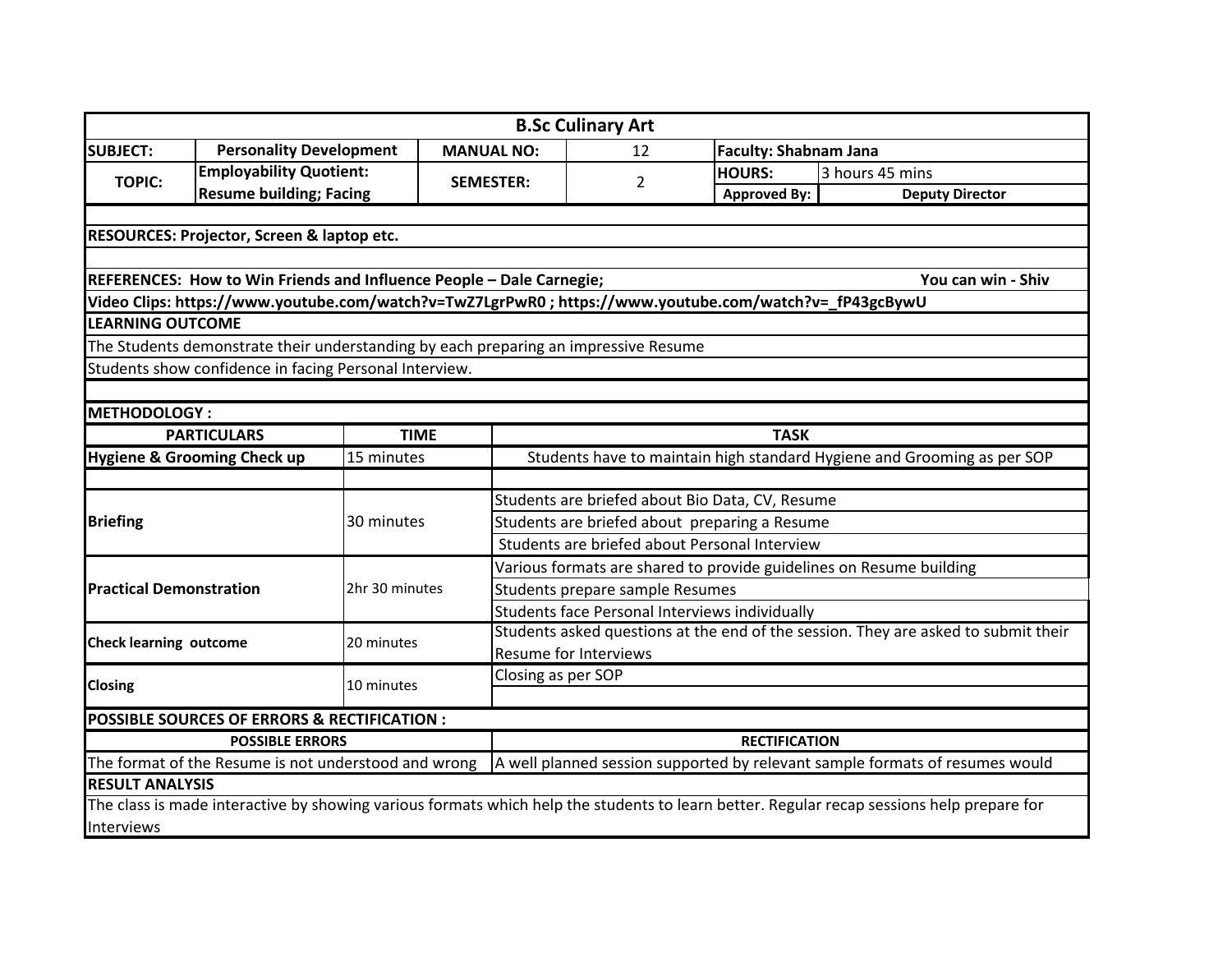|                                                                      |                                                                                          |                |                                                                                  |                                                                         | <b>B.Sc Culinary Art</b> |                     |                              |                        |  |
|----------------------------------------------------------------------|------------------------------------------------------------------------------------------|----------------|----------------------------------------------------------------------------------|-------------------------------------------------------------------------|--------------------------|---------------------|------------------------------|------------------------|--|
| <b>SUBJECT:</b>                                                      | <b>Personality Development</b>                                                           |                | <b>MANUAL NO:</b>                                                                |                                                                         | 13                       |                     | <b>Faculty: Shabnam Jana</b> |                        |  |
|                                                                      |                                                                                          |                |                                                                                  |                                                                         | $\overline{2}$           | <b>HOURS:</b>       |                              | 3 hours 45 mins        |  |
| <b>TOPIC:</b><br><b>Frequently Asked Questions</b>                   |                                                                                          |                | <b>SEMESTER:</b>                                                                 |                                                                         |                          | <b>Approved By:</b> |                              | <b>Deputy Director</b> |  |
|                                                                      |                                                                                          |                |                                                                                  |                                                                         |                          |                     |                              |                        |  |
|                                                                      | RESOURCES: Projector, Screen & laptop etc.                                               |                |                                                                                  |                                                                         |                          |                     |                              |                        |  |
|                                                                      |                                                                                          |                |                                                                                  |                                                                         |                          |                     |                              |                        |  |
| REFERENCES: How to Win Friends and Influence People - Dale Carnegie; |                                                                                          |                |                                                                                  |                                                                         |                          |                     |                              | You can win - Shiv     |  |
|                                                                      |                                                                                          |                |                                                                                  |                                                                         |                          |                     |                              |                        |  |
| <b>LEARNING OUTCOME</b>                                              |                                                                                          |                |                                                                                  |                                                                         |                          |                     |                              |                        |  |
|                                                                      | The Students demonstrate their understanding and preparedness for interview.             |                |                                                                                  |                                                                         |                          |                     |                              |                        |  |
|                                                                      | They clearly explain the significance of the preparedness                                |                |                                                                                  |                                                                         |                          |                     |                              |                        |  |
|                                                                      |                                                                                          |                |                                                                                  |                                                                         |                          |                     |                              |                        |  |
| <b>METHODOLOGY:</b>                                                  |                                                                                          |                |                                                                                  |                                                                         |                          |                     |                              |                        |  |
|                                                                      | <b>PARTICULARS</b>                                                                       | <b>TIME</b>    |                                                                                  | <b>TASK</b>                                                             |                          |                     |                              |                        |  |
|                                                                      | Hygiene & Grooming Check up                                                              | 15 minutes     |                                                                                  | Students have to maintain high standard Hygiene and Grooming as per SOP |                          |                     |                              |                        |  |
|                                                                      |                                                                                          |                |                                                                                  |                                                                         |                          |                     |                              |                        |  |
|                                                                      |                                                                                          | 30 minutes     |                                                                                  | Students are briefed about FAQ                                          |                          |                     |                              |                        |  |
| <b>Briefing</b>                                                      |                                                                                          |                |                                                                                  | Students are briefed about their importance                             |                          |                     |                              |                        |  |
|                                                                      |                                                                                          |                |                                                                                  |                                                                         |                          |                     |                              |                        |  |
| <b>Practical Demonstration</b>                                       |                                                                                          | 2hr 30 minutes |                                                                                  | 100 FAQs on each core subject is shared with the students               |                          |                     |                              |                        |  |
|                                                                      |                                                                                          |                |                                                                                  | Quizzes are held on thes questions                                      |                          |                     |                              |                        |  |
|                                                                      |                                                                                          |                |                                                                                  |                                                                         |                          |                     |                              |                        |  |
| <b>Check learning outcome</b>                                        |                                                                                          | 20 minutes     |                                                                                  | Students asked questions at the end of the session.                     |                          |                     |                              |                        |  |
|                                                                      |                                                                                          | 10 minutes     |                                                                                  | Closing as per SOP                                                      |                          |                     |                              |                        |  |
| <b>Closing</b>                                                       |                                                                                          |                |                                                                                  |                                                                         |                          |                     |                              |                        |  |
|                                                                      | POSSIBLE SOURCES OF ERRORS & RECTIFICATION :                                             |                |                                                                                  |                                                                         |                          |                     |                              |                        |  |
| <b>POSSIBLE ERRORS</b>                                               |                                                                                          |                | <b>RECTIFICATION</b>                                                             |                                                                         |                          |                     |                              |                        |  |
| Students are not prepared with the answers                           |                                                                                          |                | A well planned interactive session supported by questions and answers would help |                                                                         |                          |                     |                              |                        |  |
| <b>RESULT ANALYSIS</b>                                               |                                                                                          |                |                                                                                  |                                                                         |                          |                     |                              |                        |  |
|                                                                      | The class is made interactive by having quizzes which help the students to learn better. |                |                                                                                  |                                                                         |                          |                     |                              |                        |  |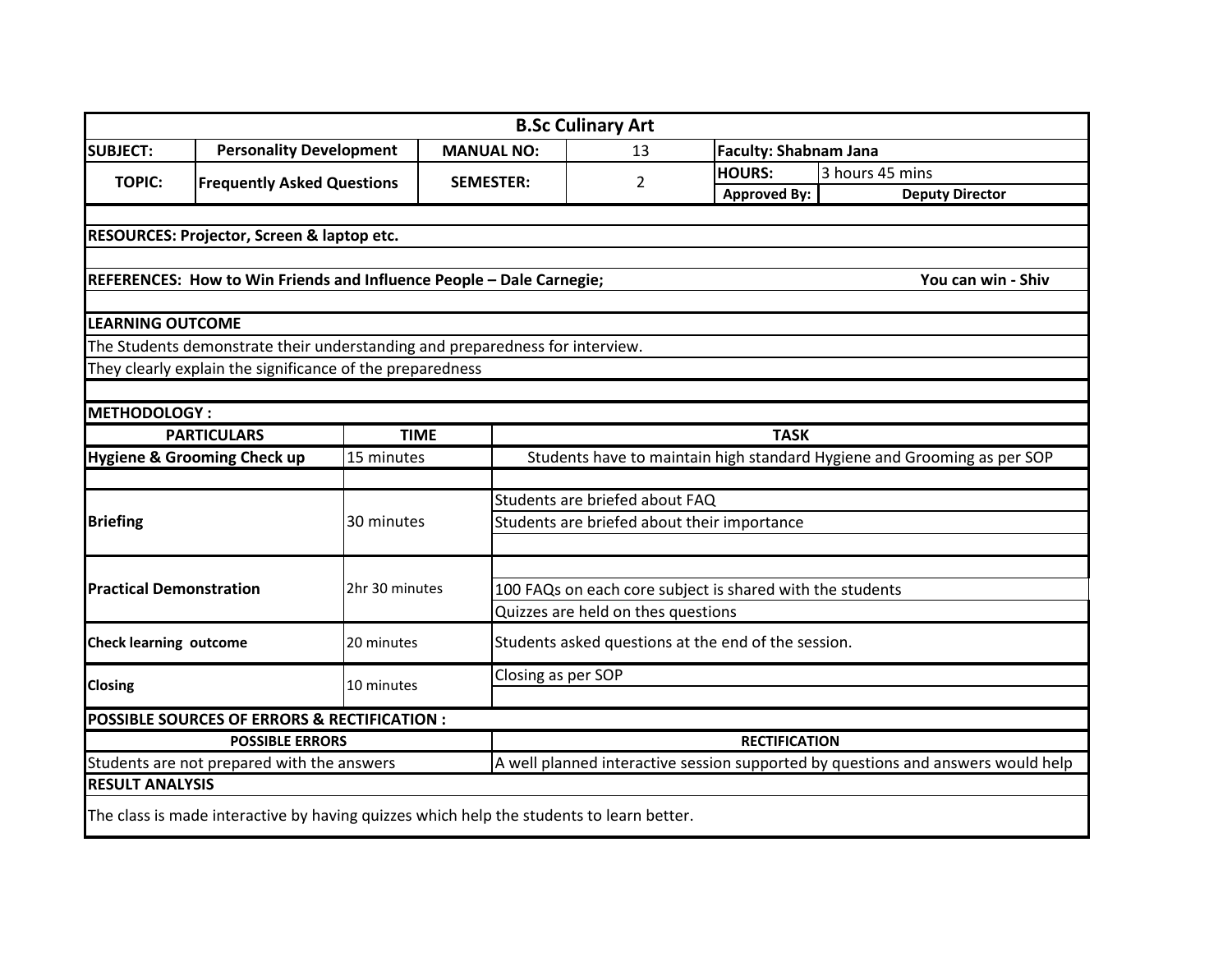|                                                        |                                                                                   |                |                                                                                    | <b>B.Sc Culinary Art</b> |                              |                                                                                       |  |  |
|--------------------------------------------------------|-----------------------------------------------------------------------------------|----------------|------------------------------------------------------------------------------------|--------------------------|------------------------------|---------------------------------------------------------------------------------------|--|--|
| <b>SUBJECT:</b>                                        | <b>Personality Development</b>                                                    |                | <b>MANUAL NO:</b>                                                                  | 14                       | <b>Faculty: Shabnam Jana</b> |                                                                                       |  |  |
|                                                        |                                                                                   |                |                                                                                    |                          | <b>HOURS:</b>                | 3 hours 45 mins                                                                       |  |  |
| <b>TOPIC:</b><br><b>Group Discussion</b>               |                                                                                   |                | <b>SEMESTER:</b>                                                                   | 2                        | <b>Approved By:</b>          | <b>Deputy Director</b>                                                                |  |  |
|                                                        |                                                                                   |                |                                                                                    |                          |                              |                                                                                       |  |  |
|                                                        | <b>RESOURCES: Projector, Screen &amp; laptop etc.</b>                             |                |                                                                                    |                          |                              |                                                                                       |  |  |
|                                                        |                                                                                   |                |                                                                                    |                          |                              |                                                                                       |  |  |
|                                                        | REFERENCES: How to Win Friends and Influence People - Dale Carnegie;              |                |                                                                                    |                          |                              | You can win - Shiv                                                                    |  |  |
|                                                        | Video Clips: https://www.youtube.com/watch?v=3w32jIsRlsw                          |                |                                                                                    |                          |                              |                                                                                       |  |  |
| <b>LEARNING OUTCOME</b>                                |                                                                                   |                |                                                                                    |                          |                              |                                                                                       |  |  |
|                                                        | The Students demonstrate their understanding of Group Discussion                  |                |                                                                                    |                          |                              |                                                                                       |  |  |
|                                                        | They clearly demonstrate their understanding by effectively participating in a GD |                |                                                                                    |                          |                              |                                                                                       |  |  |
|                                                        |                                                                                   |                |                                                                                    |                          |                              |                                                                                       |  |  |
| <b>METHODOLOGY:</b>                                    |                                                                                   |                |                                                                                    |                          |                              |                                                                                       |  |  |
|                                                        | <b>PARTICULARS</b>                                                                | <b>TIME</b>    | <b>TASK</b>                                                                        |                          |                              |                                                                                       |  |  |
|                                                        | Hygiene & Grooming Check up                                                       | 15 minutes     | Students have to maintain high standard Hygiene and Grooming as per SOP            |                          |                              |                                                                                       |  |  |
|                                                        |                                                                                   |                |                                                                                    |                          |                              |                                                                                       |  |  |
|                                                        |                                                                                   |                | Students are briefed about Group Discussion                                        |                          |                              |                                                                                       |  |  |
| <b>Briefing</b>                                        |                                                                                   | 30 minutes     | Students are briefed about evaluating process of Group Discussion                  |                          |                              |                                                                                       |  |  |
|                                                        |                                                                                   |                |                                                                                    |                          |                              |                                                                                       |  |  |
|                                                        |                                                                                   |                |                                                                                    |                          |                              |                                                                                       |  |  |
| <b>Practical Demonstration</b>                         |                                                                                   | 2hr 30 minutes | Students participate in Group Discussions                                          |                          |                              |                                                                                       |  |  |
|                                                        |                                                                                   |                | Videos shown on GD.                                                                |                          |                              |                                                                                       |  |  |
| <b>Check learning outcome</b>                          |                                                                                   | 20 minutes     | Students asked questions at the end of the session. They are asked to identify the |                          |                              |                                                                                       |  |  |
|                                                        |                                                                                   |                | mistakes.                                                                          |                          |                              |                                                                                       |  |  |
| <b>Closing</b>                                         |                                                                                   | 10 minutes     | Closing as per SOP                                                                 |                          |                              |                                                                                       |  |  |
|                                                        |                                                                                   |                |                                                                                    |                          |                              |                                                                                       |  |  |
|                                                        | POSSIBLE SOURCES OF ERRORS & RECTIFICATION :                                      |                |                                                                                    |                          |                              |                                                                                       |  |  |
| <b>POSSIBLE ERRORS</b>                                 |                                                                                   |                | <b>RECTIFICATION</b>                                                               |                          |                              |                                                                                       |  |  |
| Students do not speak up; Students get into arguments; |                                                                                   |                |                                                                                    |                          |                              | A well planned interactive session with all clarification of the mistakes would clear |  |  |
| <b>RESULT ANALYSIS</b>                                 |                                                                                   |                |                                                                                    |                          |                              |                                                                                       |  |  |
|                                                        | More numbers of GDs the better the performance of the students.                   |                |                                                                                    |                          |                              |                                                                                       |  |  |